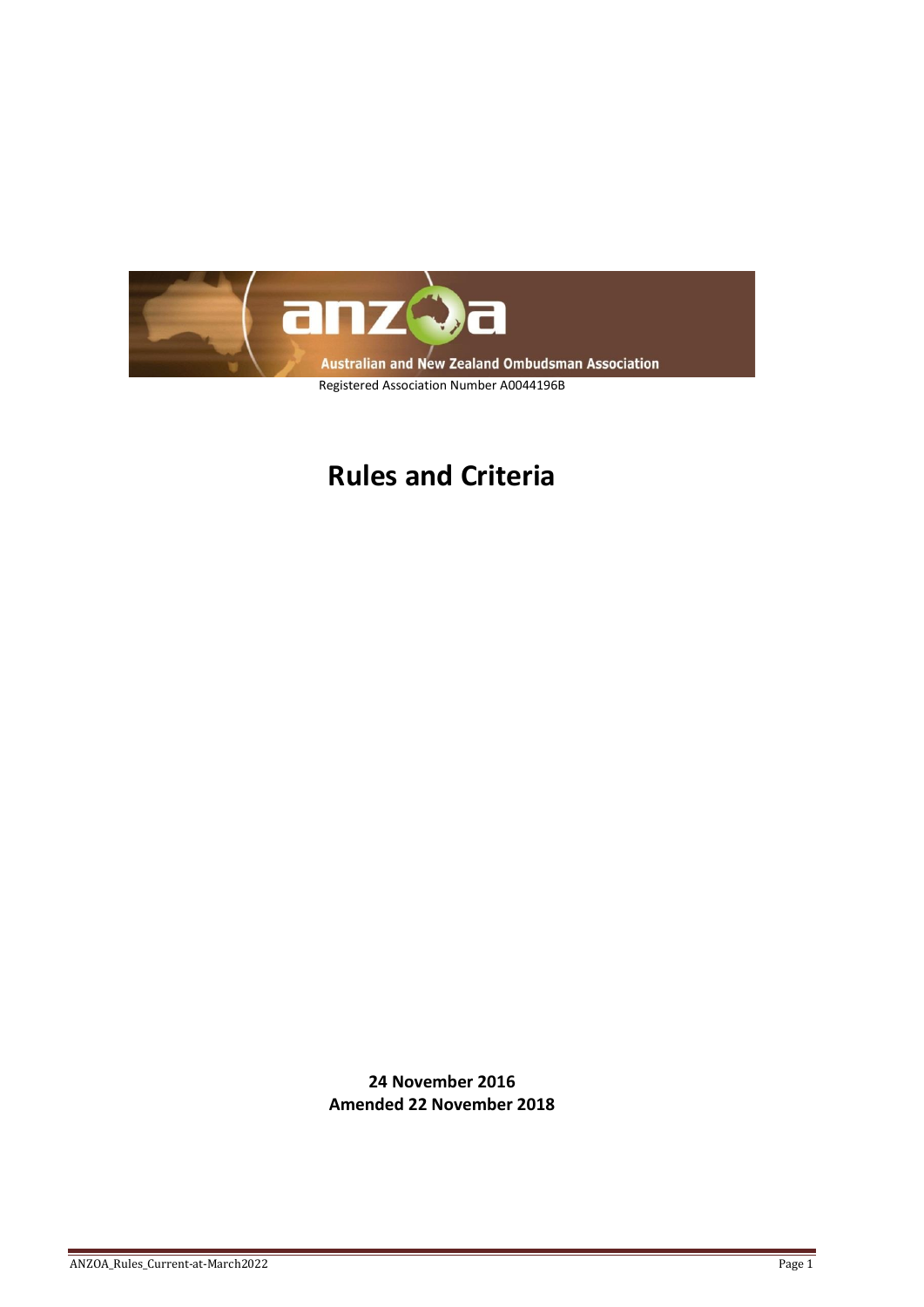|                                              | <b>TABLE OF PROVISIONS</b><br><b>PART 1-PRELIMINARY</b>                                    | 4        |  |
|----------------------------------------------|--------------------------------------------------------------------------------------------|----------|--|
|                                              |                                                                                            |          |  |
| $\mathbf{1}$                                 | Name                                                                                       | 4        |  |
| $\overline{2}$                               | Purposes                                                                                   | 4        |  |
| 3                                            | Financial year                                                                             | 4        |  |
| 4                                            | Definitions                                                                                | 5        |  |
|                                              | <b>PART 2-POWERS OF ASSOCIATION</b>                                                        | 6        |  |
| 5                                            | Powers of Association                                                                      | 6        |  |
| 6                                            | Not for profit organisation                                                                | 6        |  |
|                                              | <b>PART 3-MEMBERSHIP</b>                                                                   | 7        |  |
| $\overline{7}$                               | Minimum number of Members                                                                  | 7        |  |
| 8                                            | Membership                                                                                 | 7        |  |
| 9                                            | Fellow, Associates and Affiliates                                                          | 7        |  |
| 10                                           | <b>Application for Membership</b>                                                          | 7        |  |
| 11                                           | New Membership                                                                             | 7        |  |
| 12                                           | Subscriptions                                                                              | 8        |  |
| 13                                           | General rights of ANZOA Members                                                            | 8        |  |
| 14                                           | Rights not transferable                                                                    | 8        |  |
| 15                                           | <b>Ceasing Membership</b>                                                                  | 8        |  |
| 16                                           | Resigning as a Member                                                                      | 8        |  |
| 17                                           | Register                                                                                   | 8        |  |
|                                              | <b>PART 4-GENERAL MEETINGS</b>                                                             | 9        |  |
| 18                                           | Annual general meetings                                                                    | 9        |  |
| 19                                           | Special general meetings                                                                   | 9        |  |
| 20                                           | Special general meeting held at request of Members                                         | 9        |  |
| 21                                           | Notice of general meetings                                                                 | 9        |  |
| 22                                           | Proxies at general meetings                                                                | 10       |  |
| 23                                           | Quorum at general meetings                                                                 | 10       |  |
| 24                                           | Adjournment of general meeting                                                             | 10       |  |
| 25                                           | Voting at general meeting                                                                  | 11       |  |
| 26                                           | Special resolutions                                                                        | 11       |  |
| 27                                           | Determining whether resolution carried                                                     | 11       |  |
| 28                                           | Minutes of general meeting                                                                 | 11       |  |
| <b>PART 5-EXECUTIVE COMMITTEE</b>            |                                                                                            | 12       |  |
| DIVISION 1-POWERS OF THE EXECUTIVE COMMITTEE |                                                                                            | 12       |  |
| 29                                           | Role and powers                                                                            | 12       |  |
| 30                                           | Delegation                                                                                 | 12       |  |
|                                              | DIVISION 2-EXECUTIVE COMMITTEE COMPOSITION AND DUTIES OF COMMITTEE MEMBERS                 |          |  |
|                                              |                                                                                            |          |  |
| 31<br>32                                     | <b>Composition of Executive Committee</b><br>General duties of Executive Committee Members | 12<br>12 |  |
| 33                                           | Chair                                                                                      | 13       |  |
|                                              |                                                                                            |          |  |

# [Secretary/Treasurer 13](#page-12-1)

**DIVISION 3—[ELECTION OF EXECUTIVE COMMITTEE MEMBERS AND TENURE OF OFFICE](#page-13-0)**

## [Who is eligible to be an Executive Committee member? 14](#page-13-1) [Positions to be declared vacant 14](#page-13-2)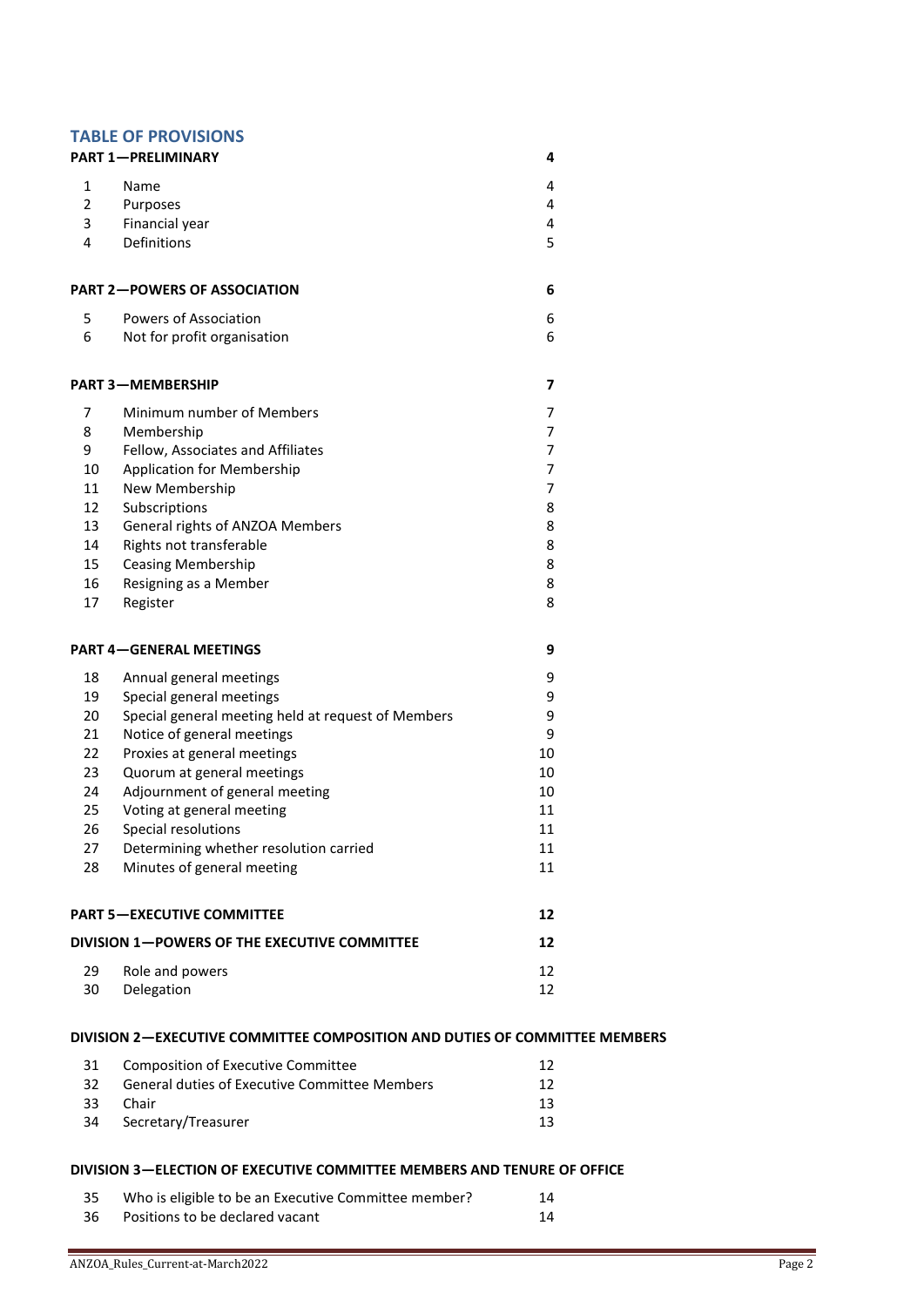| 37                                        | <b>Executive Committee nominations</b>                    | 14 |
|-------------------------------------------|-----------------------------------------------------------|----|
| 38                                        | Term of office                                            | 14 |
| 39                                        | Vacation of office                                        | 15 |
| 40                                        | Filling casual vacancies                                  | 15 |
|                                           |                                                           |    |
|                                           | DIVISION 4-MEETINGS OF EXECUTIVE COMMITTEE                | 15 |
| 41                                        | Meetings of Executive Committee                           | 15 |
| 42                                        | Notice of meetings                                        | 15 |
| 43                                        | <b>Urgent meetings</b>                                    | 15 |
| 44                                        | Procedure and order of business                           | 16 |
| 45                                        | Quorum                                                    | 16 |
| 46                                        | Voting                                                    | 16 |
| 47                                        | Conflict of interest                                      | 16 |
| 48                                        | Minutes of meeting                                        | 16 |
| 49                                        | Leave of absence                                          | 17 |
|                                           |                                                           |    |
|                                           | <b>PART 6-FINANCIAL MATTERS</b>                           | 18 |
| 50                                        | Source of funds                                           | 18 |
| 51                                        | Management of funds                                       | 18 |
| 52                                        | <b>Financial records</b>                                  | 18 |
| 53                                        | <b>Financial statements</b>                               | 18 |
|                                           |                                                           |    |
|                                           | <b>PART 7-DISCIPLINARY ACTION AND GRIEVANCE PROCEDURE</b> | 19 |
| <b>DIVISION 1-DISCIPLINARY ACTION</b>     |                                                           | 19 |
| 54                                        | Grounds for taking disciplinary action                    | 19 |
| 55                                        | Notices to Member                                         | 19 |
| 56                                        | Disciplinary subcommittee                                 | 19 |
| 57                                        | Decision of subcommittee                                  | 19 |
| 58                                        | Appeal rights                                             | 20 |
| 59                                        | Conduct of a disciplinary appeal meeting                  | 20 |
|                                           |                                                           |    |
| <b>DIVISION 2-GRIEVANCE PROCEDURE</b>     |                                                           | 21 |
| 60                                        | Application                                               | 21 |
| 61                                        | Parties must attempt to resolve the dispute               | 21 |
| 62                                        | Appointment of mediator                                   | 21 |
| 63                                        | <b>Mediation process</b>                                  | 21 |
| 64                                        | Failure to resolve dispute by mediation                   | 21 |
|                                           |                                                           |    |
| <b>PART 8-GENERAL MATTERS</b>             |                                                           | 22 |
| 65                                        | Meetings by electronic means                              | 22 |
| 66                                        | Common seal                                               | 22 |
| 67                                        | Registered address                                        | 22 |
| 68                                        | Notice requirements                                       | 22 |
| 69                                        | Custody and inspection of books and records               | 23 |
| 70                                        | Winding up and cancellation                               | 23 |
| 71                                        | <b>Alteration of Rules</b>                                | 23 |
|                                           |                                                           |    |
| <b>SCHEDULE 1: CRITERIA</b><br>24         |                                                           |    |
|                                           |                                                           |    |
| SCHEDULE 2: FORM FOR APPOINTMENT OF PROXY |                                                           |    |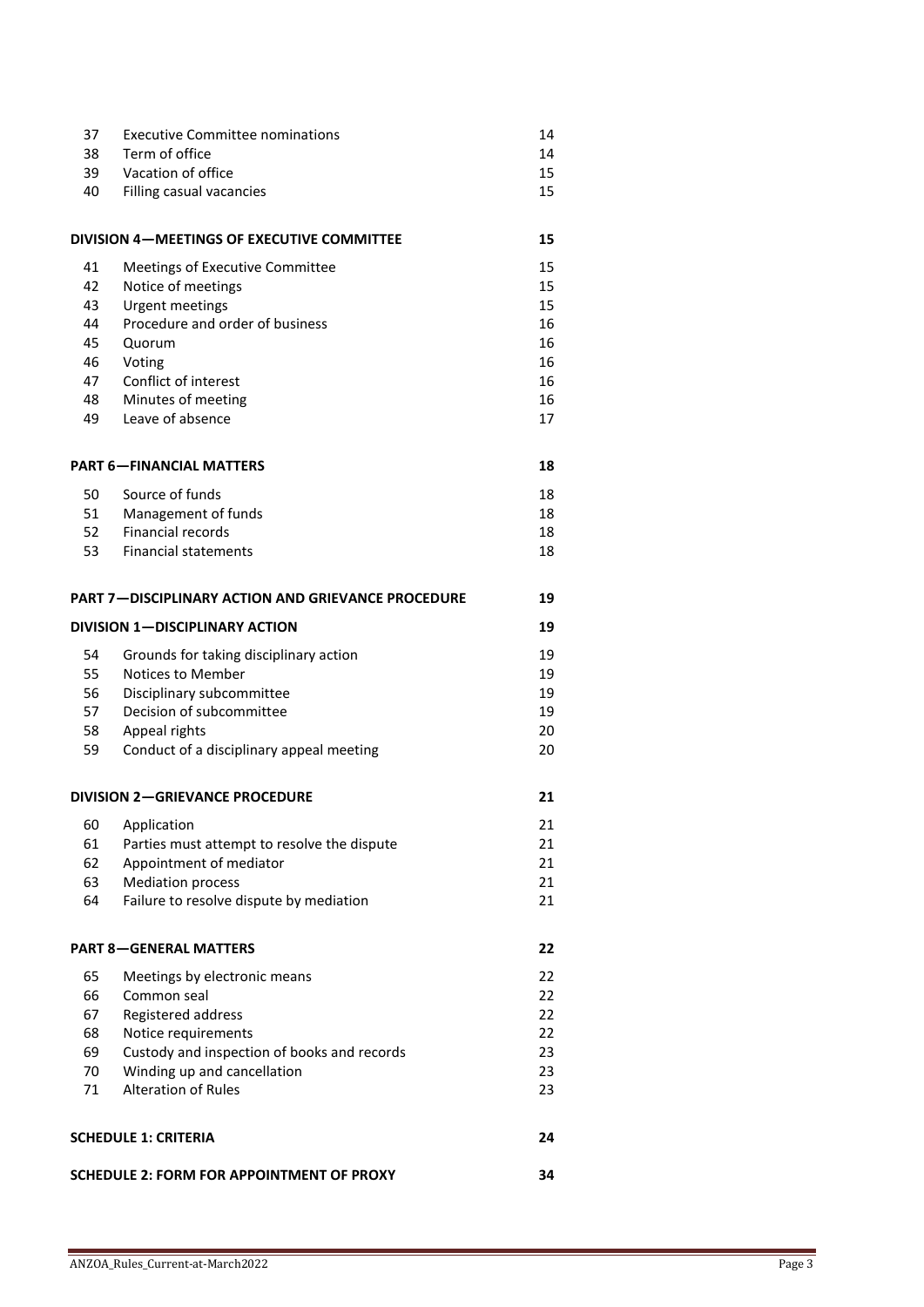## **PART 1—PRELIMINARY**

## <span id="page-3-0"></span>**1 Name**

<span id="page-3-1"></span>(1) The name of the incorporated association is Australian and New Zealand Ombudsman Association Incorporated (ANZOA).

## **2 Purposes**

<span id="page-3-2"></span>The purposes of ANZOA are to:

- (1) Establish an Australian and New Zealand Ombudsman network
- (2) Establish a network for consultation and discussion of areas of interest, concern, or common experiences
- (3) Promote co-operation and communication between recognised industry, parliamentary and professional ombudsmen and their offices
- (4) Promote the appropriate use of the title of Ombudsman in both the public and private sectors
- (5) Accord recognition publicly to those persons who satisfy the defined criteria for Membership of ANZOA
- (6) Enhance the status and visibility of recognised ombudsmen and the importance of the profession
- (7) Formulate and promote standards of best practice to be met by ombudsmen and their offices in the performance of their duties, including the adoption of the *Benchmarks for Industry-Based Customer Dispute Resolution (CDR Benchmarks)*<sup>1</sup> or equivalent
- (8) Provide a forum for the exchange of information and opinions on aspects of Ombudsman practices and procedures, including by holding conferences and seminars
- (9) Encourage and facilitate joint initiatives among recognised ombudsmen and their offices, including but not limited to, research, publication of information, professional development, staff training, case management/ information technology systems and community education
- (10) Promote public awareness of the services offered by recognised Ombudsman offices, including through the publication of papers, articles, and commentaries, and through the promotion of lectures, seminars and conferences about Ombudsman practices and procedures
- (11) Make and disseminate reports, commentaries and submissions on aspects of Ombudsman practices and procedures
- (12) Develop and foster links with overseas ombudsmen, their offices and Ombudsman associations
- (13) Promote excellence in complaint handling through alternative dispute resolution methodologies
- (14) Co-operate with institutions of academic learning, and with other persons having an interest in Ombudsman practices and procedures and procedures in promoting the objects referred to in points above.

## **3 Financial year**

<span id="page-3-3"></span>(1) The financial year of ANZOA is each period of 12 months ending on 30 June.

<sup>1</sup> *These Benchmarks were reviewed and republished in February 2015. They are now in two parts and available from the website of The Treasury, Australia[: Principles and Purposes](http://www.treasury.gov.au/PublicationsAndMedia/Publications/2015/benchmarks-ind-cust-dispute-reso) [Key Practices](http://www.treasury.gov.au/PublicationsAndMedia/Publications/2015/key-pract-ind-cust-dis-reso)*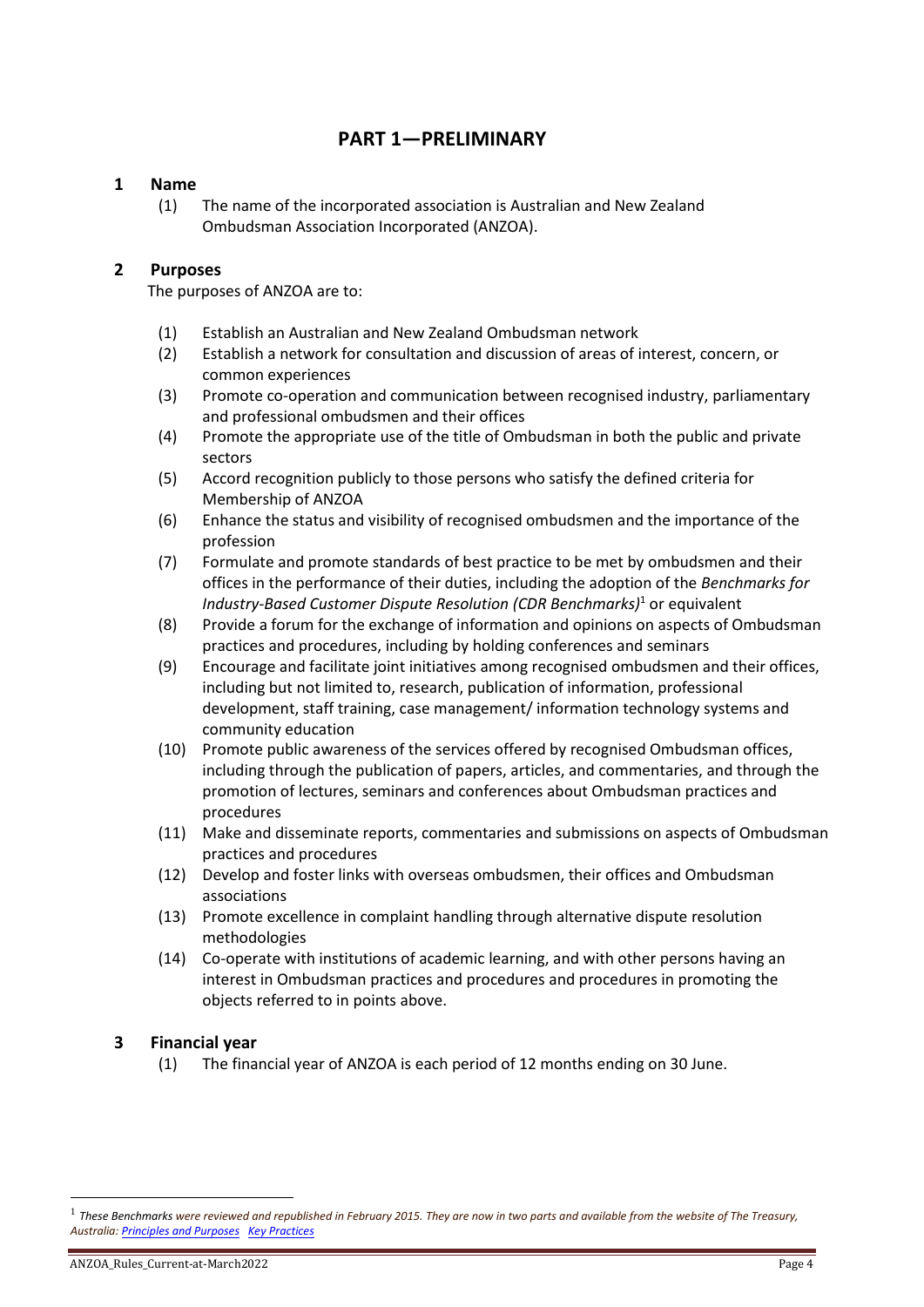## <span id="page-4-0"></span>**4 Definitions**

(1) In these Rules:

**absolute majority**, of the Executive Committee, means a majority of the Executive Committee members currently holding office and entitled to vote at the time (as distinct from a majority of Committee members present at an Executive Committee meeting)

**Executive Committee** means the Committee having management of the business of ANZOA

**Chair** means the person elected to that office on the Executive Committee

**Committee meeting** means an Executive Committee meeting held in accordance with these Rules

**Committee member** means a member of the Executive Committee elected or appointed under Division 3 of Part 5

**general meeting** means a general meeting of ANZOA Members convened in accordance with Part 4 and includes an annual general meeting, a special general meeting and a disciplinary appeal meeting

**Member** means a natural person who is a Member of ANZOA, in accordance with the Membership category set out in rule 8

**Ombudsman** means the natural person holding that office, whether called Ombudsman or not, charged with the responsibility of receiving, investigating and facilitating the resolution of complaints and disputes between consumers and organisations within the jurisdiction of a not-for-profit external dispute resolution office that complies with the Criteria in Schedule 1 of these Rules.

**special resolution** means a resolution that requires not less than three-quarters of the Members voting at a general meeting, whether in person or by proxy, to vote in favour of the resolution

**the Act** means *Associations Incorporation Reform Act 2012* and includes any regulations made under that Act

**the Registrar** means the Registrar of Incorporated Associations

(2) Unless the context otherwise requires—where a word or phrase is given a particular meaning, other parts of speech and grammatical forms of that word or phrase have corresponding meanings; words importing a gender include each other gender; and words in the singular include the plural and words in the plural number include the singular.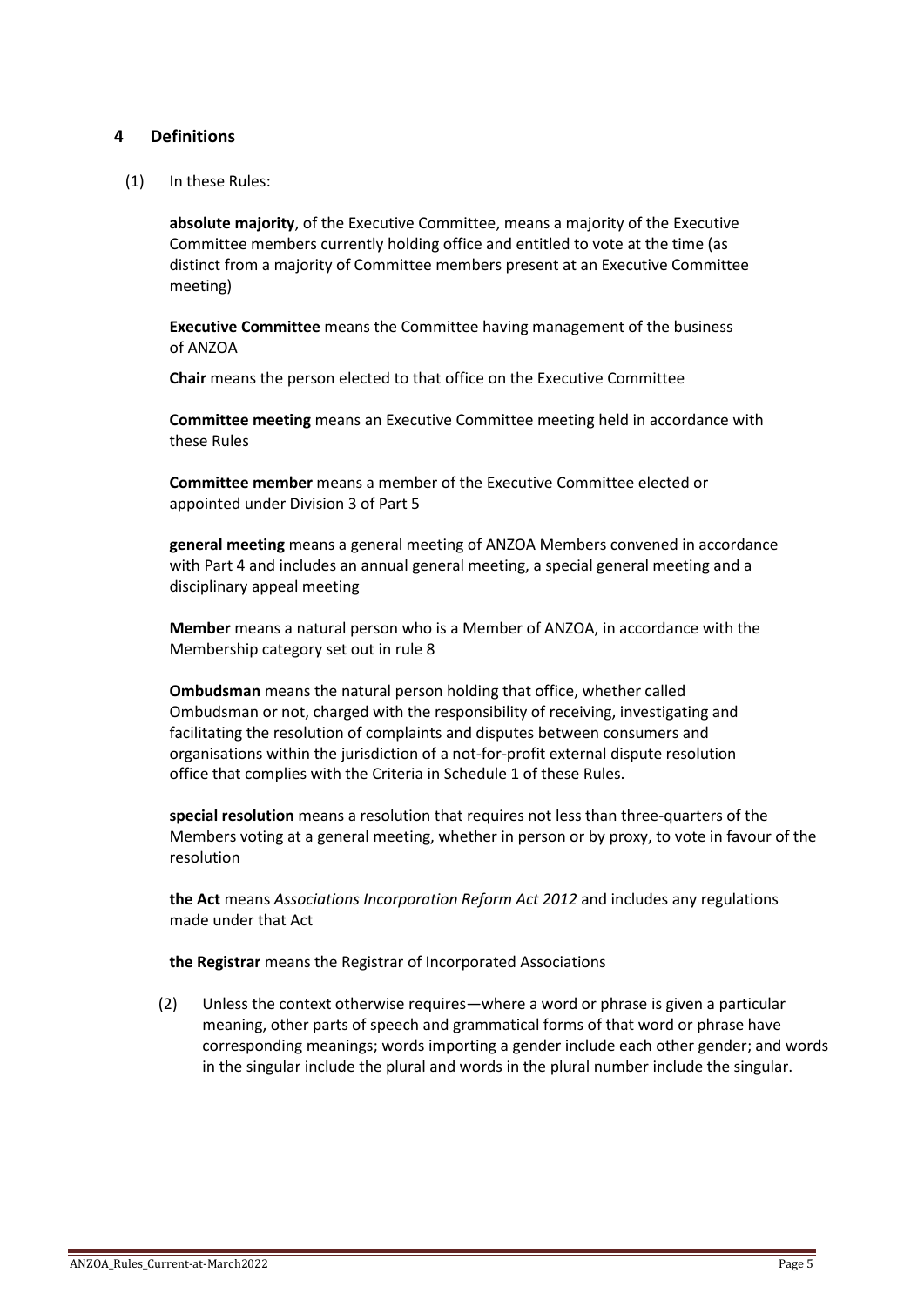## **PART 2—POWERS OF ASSOCIATION**

## <span id="page-5-1"></span><span id="page-5-0"></span>**5 Powers of Association**

- (1) Subject to the Act, ANZOA has power to do all things incidental or conducive to achieve its purposes.
- (2) Without limiting subrule (1), ANZOA may:
	- (a) acquire, hold and dispose of real or personal property
	- (b) open and operate accounts with financial institutions
	- (c) invest its money in any security in which trust monies may lawfully be invested
	- (d) raise and borrow money on any terms and in any manner as it thinks fit
	- (e) secure the repayment of money raised or borrowed, or the payment of a debt or liability
	- (f) appoint agents to transact business on its behalf
	- (g) enter into any other contract it considers necessary or desirable.
- (3) ANZOA may only exercise its powers and use its income and assets (including any surplus) for its purposes.

## <span id="page-5-2"></span>**6 Not for profit organisation**

- (1) ANZOA must not distribute any surplus, income or assets directly or indirectly to its Members.
- (2) Subrule (1) does not prevent ANZOA from paying a Member—
	- (a) reimbursement for expenses properly incurred by the Member or
		- (b) for goods or services provided by the Member, —if this is done in good faith on terms no more favourable than if the Member was not a Member.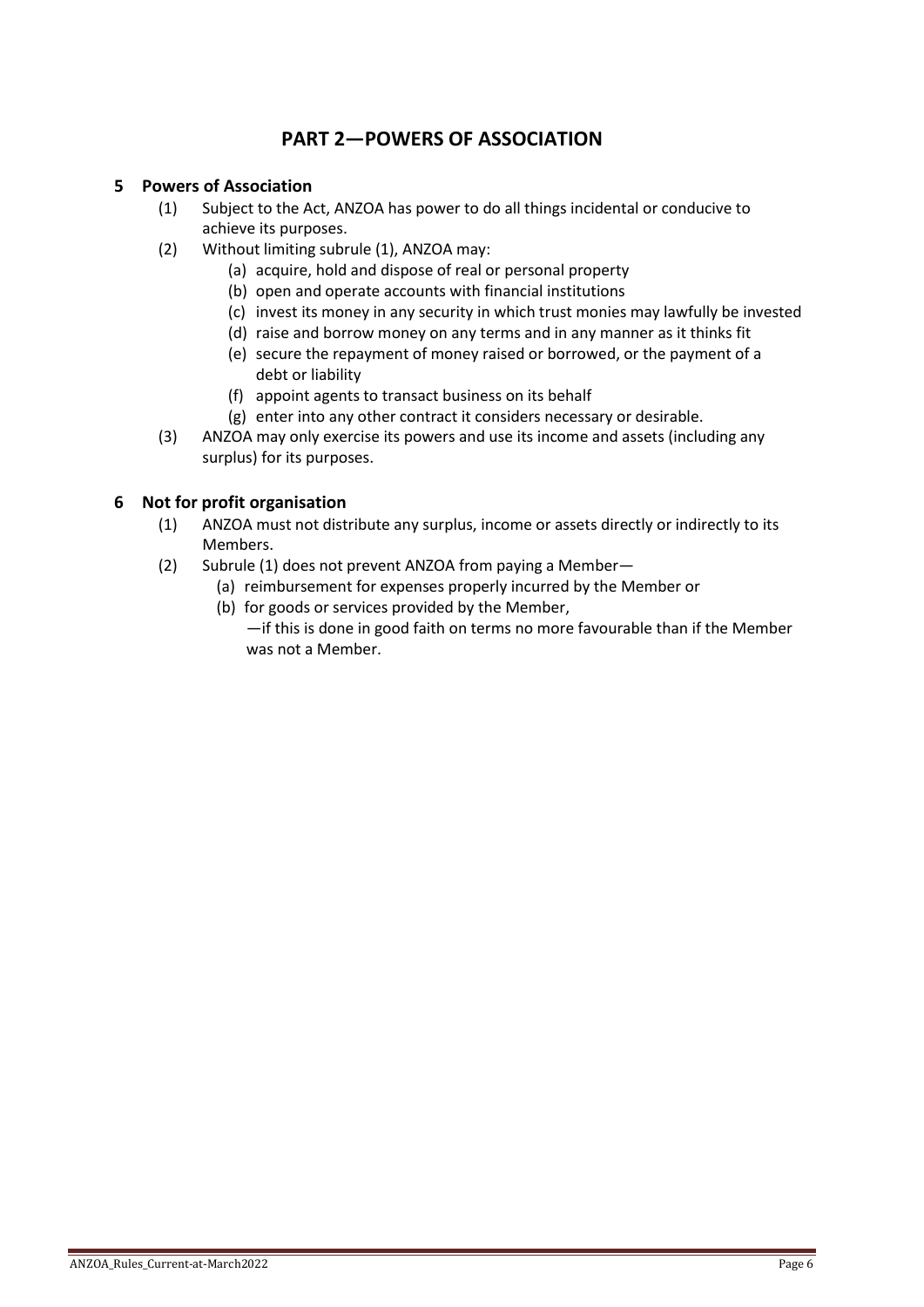## **PART 3—MEMBERSHIP**

## <span id="page-6-1"></span><span id="page-6-0"></span>**7 Minimum number of Members**

(1) ANZOA must have at least five Members.

## <span id="page-6-2"></span>**8 Membership**

(1) ANZOA has one Membership category— Member: a natural person who is an Ombudsman<sup>2</sup> of a not-for-profit office, recognised by ANZOA as complying with the Criteria in Schedule 1 to these Rules.

## <span id="page-6-3"></span>**9 Fellow, Associate and Affiliate**

- (1) The Executive Committee may approve a natural person in one of the following categories:
	- (a) Fellow: A former Member under rule 8(1) who, in the opinion of the Executive Committee, has made a substantial contribution towards furthering the objects of ANZOA.
	- (b) Associate: A senior employee within the office of an Ombudsman recognised in accordance with rule 8(1).
	- (c) Affiliate: Any other person who, in the opinion of the Executive Committee is interested in and supports the objects of ANZOA and has significant relevant expertise.
- (2) Fellows, Associates and Affiliates are not Members of ANZOA and do not have the rights of Membership set out in these Rules.
- (3) The Fellow, Associate or Affiliate status of a person ceases on the person's relinquishing of that status, expulsion or death.

## <span id="page-6-4"></span>**10 Application for Membership**

- (1) Applications shall be lodged in writing, in the form prescribed from time to time by the Executive Committee.
- (2) As soon as practicable after receiving it, the application shall be referred to the Executive Committee, who will determine whether to approve or reject it.
- (3) If the Executive Committee approves an application, the Secretary/Treasurer shall, as soon as practicable notify the applicant in writing of the approval and the applicable fees, and request payment within 28 days.
- (4) Once his/her name is entered in ANZOA's Register, an applicant is entitled to exercise the rights that accrue to his/her Membership or other status.
- (5) If the Executive Committee rejects an application, the Secretary/Treasurer shall, as soon as practicable, notify the applicant in writing that the application has been rejected, outlining the reasons for the rejection.

## <span id="page-6-5"></span>**11 New Membership**

- (1) If an application for Membership is approved by the Executive Committee—
	- (a) the resolution to accept the Membership must be recorded in the minutes of the Executive Committee meeting
	- (b) the Secretary/Treasurer must, as soon as practicable, enter the name and address of the new Member, and the date of becoming a Member, in the register of Members.

 $^2$  In accordance with the definitions in 4 (1), Ombudsman means the person holding that office, whether called Ombudsman or not, charged with the responsibility of receiving, investigating and facilitating the resolution of complaints and disputes between consumers and participating organisations within a not for-profit external dispute resolution office that complies with the Criteria in Schedule 1 of these Rules.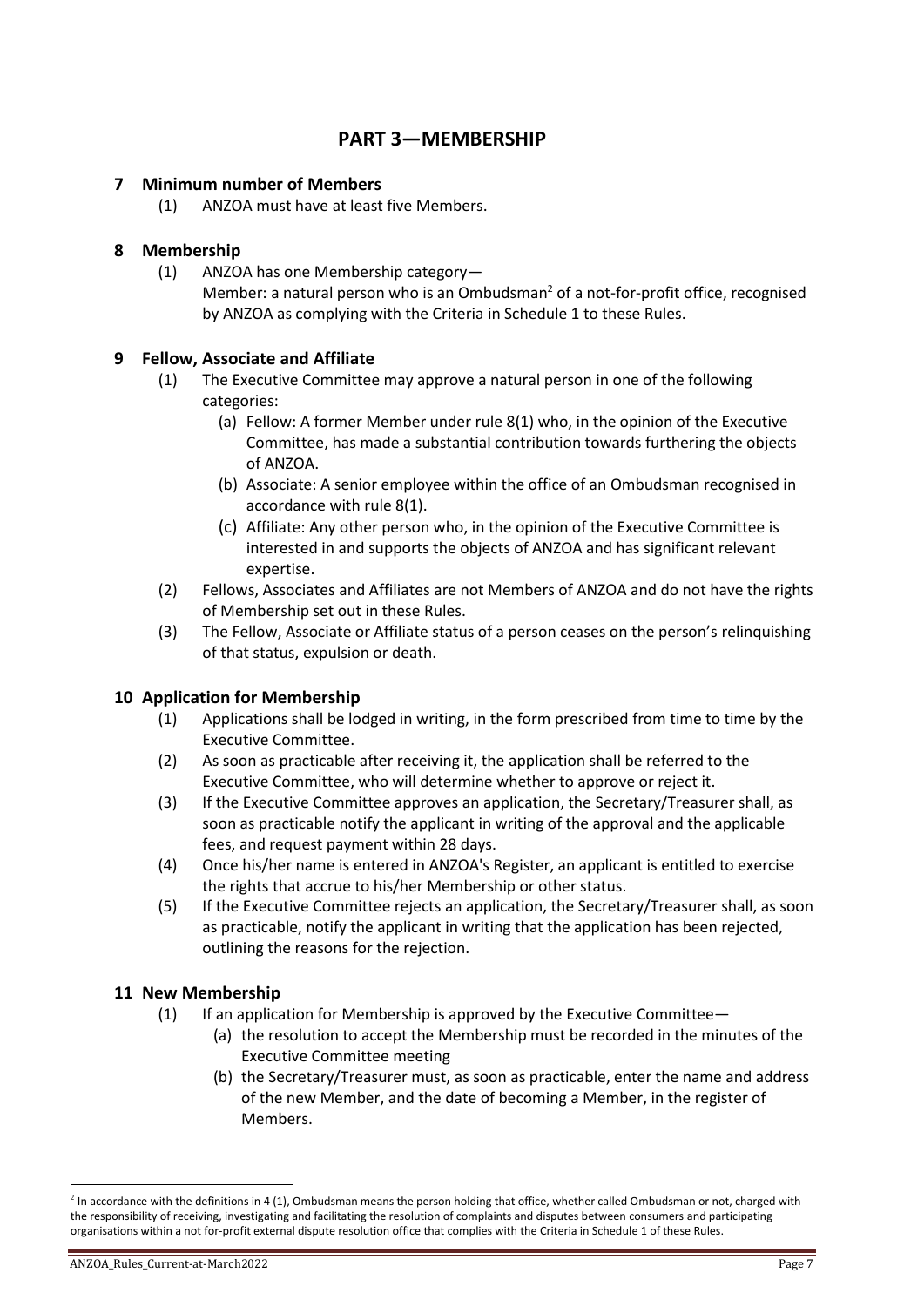- (2) A person becomes a Member of ANZOA and, subject to rule 13(2), is entitled to exercise his or her rights of Membership from the date, whichever is the later, on which—
	- (a) the Executive Committee approves the person's Membership, or
	- (b) the person pays the Membership fee.

## <span id="page-7-0"></span>**12 Subscriptions**

- (1) ANZOA's fee structure shall be set by the Executive Committee from time to time.
- (2) Where the subscription due in any year is not paid within three months of the due date, that person ceases to be a Member or hold other status, as applicable.

## **13 General rights of ANZOA Members**

- (1) A Member is entitled to vote if:
	- (a) all monies due and payable by him/her to ANZOA have been paid, and (b) his/her Membership rights are not suspended for any reason.
- (2) A Member who is entitled to vote has the right to:
	- (a) receive notice of general meetings and of proposed special resolutions in the manner and time prescribed by these Rules
	- (b) submit items of business for consideration at a general meeting
	- (c) attend and be heard at general meetings
	- (d) vote at a general meeting
	- (e) have access to the minutes of general meetings and other documents of ANZOA as provided under rule 69, and
	- (f) inspect the register of Members.

## <span id="page-7-1"></span>**14 Rights not transferable**

(1) A person's right, privilege or obligation by reason of being an ANZOA Member (or holding other status) is not capable of being transferred or transmitted to another person, and terminates upon the cessation of Membership or other status.

### <span id="page-7-2"></span>**15 Ceasing Membership**

- (1) The Membership of a person ceases on resignation, expulsion or death.
- (2) If a person ceases to be a Member of ANZOA, the Secretary/Treasurer must, as soon as practicable, enter the date the person ceased to be a Member in the register of Members.

### <span id="page-7-5"></span><span id="page-7-3"></span>**16 Resigning as a Member**

- (1) A person may resign as a Member of ANZOA by giving one month's notice in writing to the Secretary/Treasurer of his/her intention to do so.
- (2) After the expiry of the period referred to in subrule (1), the person's ANZOA Membership ceases and the Secretary/Treasurer must record that date in the Register.
- (3) Despite subrule [\(2\),](#page-7-5) where an Ombudsman ceases Membership of ANZOA but the Ombudsman's office continues in existence, that office will be entitled to the benefits of ANZOA Interest Group activity for up to three months after the commencement of a new Ombudsman.

### **17 Register**

- <span id="page-7-4"></span>(1) The Secretary/Treasurer, or his/her delegate, shall keep and maintain a Register, containing the name and address of each current Member, Fellow, Associate and Affiliate and the date on which the name was entered in the Register, and for each former Member the date of ceasing to be a Member.
- (2) Any Member may, at a reasonable time and free of charge, inspect the register of Members.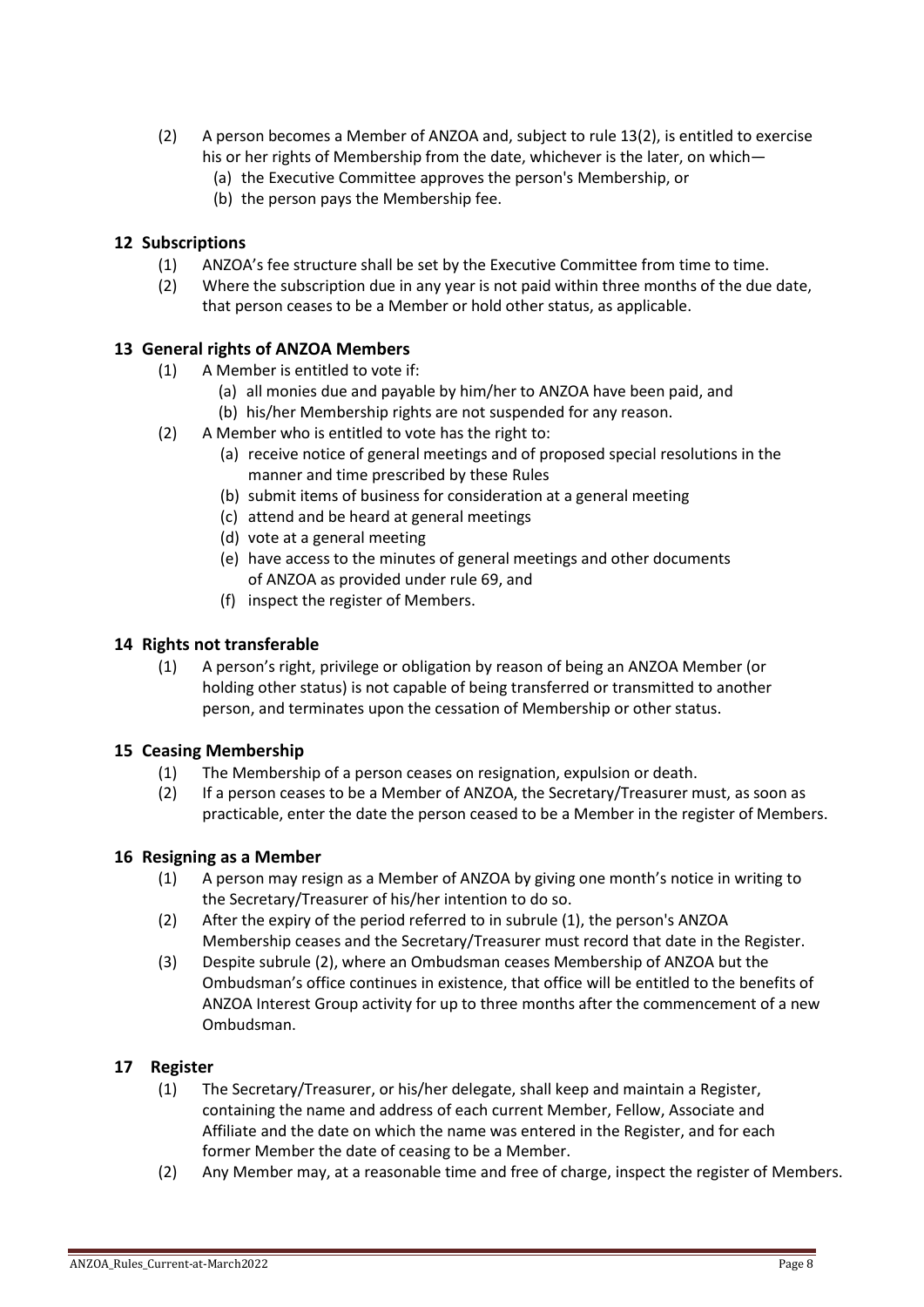## **PART 4—GENERAL MEETINGS**

## <span id="page-8-1"></span><span id="page-8-0"></span>**18 Annual general meetings**

- (1) The Executive Committee must convene an annual general meeting of ANZOA within 5 months of the end of each financial year.
- (2) The Executive Committee may determine the date, time and place of the annual general meeting.
- (3) The ordinary business of the annual general meeting is as follows—
	- (a) to confirm the minutes of the previous annual general meeting and of any special general meeting held since then
	- (b) to receive and consider
		- i. the annual report of the Executive Committee on the activities of ANZOA during the preceding financial year
		- ii. the financial statements of ANZOA for the preceding financial year submitted by the Executive Committee in accordance with Part 7 of the **Act**
	- (c) to elect the members of the Executive Committee.
- (4) The annual general meeting may also conduct any other business of which notice has been given in accordance with these Rules.

## <span id="page-8-2"></span>**19 Special general meetings**

- (1) Any general meeting of ANZOA, other than an annual general meeting or a disciplinary appeal meeting, is a special general meeting.
- (2) The Executive Committee may convene a special general meeting whenever it thinks fit.
- (3) No business other than that set out in the notice under rule 21 may be conducted at the meeting.

## <span id="page-8-3"></span>**20 Special general meeting held at request of Members**

- (1) The Executive Committee must convene a special general meeting if a request to do so is made in accordance with subrule (2) by at least 25% of the total number of Members.
- (2) A request for a special general meeting must—
	- (a) be in writing
	- (b) state the business to be considered at the meeting and any resolutions to be proposed
	- (c) include the names and signatures of the Members requesting the meeting
	- (d) be given to the Secretary/Treasurer.
- (3) If the Executive Committee does not convene a special general meeting within one month after the date on which the request is made, the Members making the request (or any of them) may convene the special general meeting.
- (4) A special general meeting convened by Members under subrule (3)—
	- (a) must be held within three months after the date on which the original request was made
	- (b) may only consider the business stated in that request.
- (5) ANZOA must reimburse all reasonable expenses incurred by the Members convening a special general meeting under subrule (3).

## <span id="page-8-4"></span>**21 Notice of general meetings**

- (1) The Secretary/Treasurer—or in the case of a special general meeting convened under rule 20 the Members convening the meeting—must give to each ANZOA Member:
	- (a) at least 21 days' notice of a general meeting if a special resolution is to be proposed at the meeting, or
	- (b) at least 14 days' notice of a general meeting in any other case.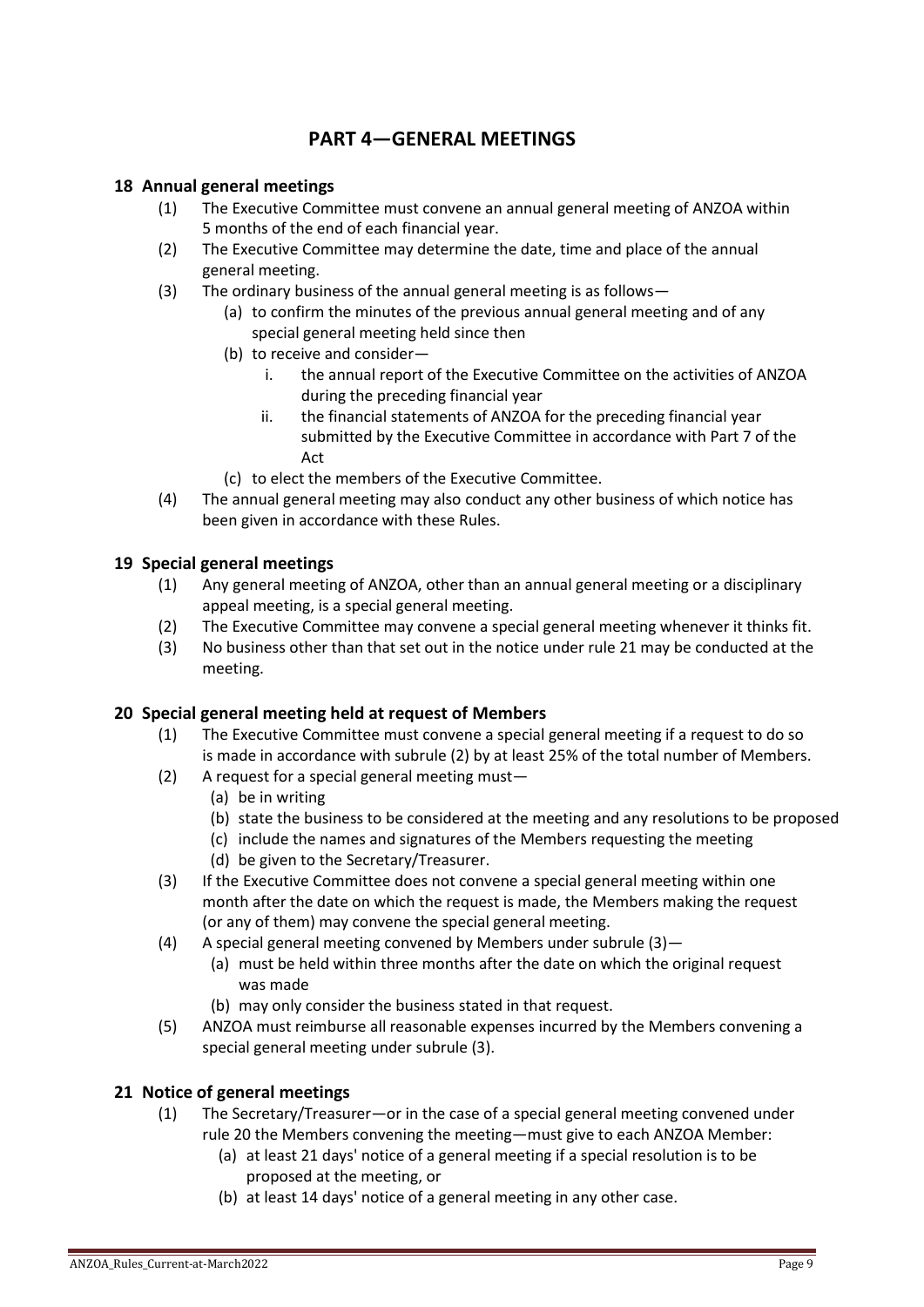- (2) The notice must—
	- (a) specify the date, time and place of the meeting
	- (b) indicate the general nature of each item of business to be considered at the meeting
	- (c) and if a special resolution is to be proposed
		- i. state in full the proposed resolution
	- ii. state the intention to propose the resolution as a special resolution; and (d) comply with rule 22(2).
- (3) This rule does not apply to a disciplinary appeal meeting.

## <span id="page-9-0"></span>**22 Proxies at general meetings**

- (1) A Member may appoint another Member as his or her proxy to vote and speak on his or her behalf at a general meeting, other than at a disciplinary appeal meeting.
- (2) The notice of meeting given to a Member under rule 21, must—
	- (a) state that the Member may appoint another Member as a proxy for the meeting (b) include a copy of the form in Schedule 2
- (3) Notice of a proxy must be given to the Secretary/Treasurer no later than 24 hours before the time of the meeting in respect of which the proxy is appointed.

## <span id="page-9-1"></span>**23 Quorum at general meetings**

- (1) No business may be conducted at a general meeting unless a quorum of Members is present.
- (2) The quorum for a general meeting is the presence (physically, electronically under rule 65 or by proxy) of 25% of the Members entitled to vote.
- (3) If a quorum is not present within 30 minutes after the notified commencement time of a general meeting—
	- (a) in the case of a meeting convened by, or at the request of, Members under rule 20—the meeting must be dissolved
	- (b) in any other case
		- i. the meeting must be adjourned to a date not more than 21 days after the adjournment
		- ii. notice of the date, time and place to which the meeting is adjourned must be given at the meeting and confirmed by written notice given to all Members as soon as practicable after the meeting.
- (4) If a quorum is not present within 30 minutes after the time to which a general meeting has been adjourned under subrule (3)(b), the Members present at the meeting (if not fewer than three) may proceed with the business of the meeting as if a quorum were present.

## <span id="page-9-2"></span>**24 Adjournment of general meeting**

- (1) The chairperson of a general meeting at which a quorum is present may, with the consent of a majority of Members present at the meeting, adjourn the meeting to another time at the same place or at another place.
- (2) Without limiting subrule (1), a meeting may be adjourned—
	- (a) if there is insufficient time to deal with the business at hand, or
	- (b) to give the Members more time to consider an item of business.
- (3) No business may be conducted on the resumption of an adjourned meeting other than the business that remained unfinished when the meeting was adjourned.
- (4) Notice of the adjournment of a meeting under this rule is not required unless the meeting is adjourned for 14 days or more, in which case notice of the meeting must be given in accordance with rule 21.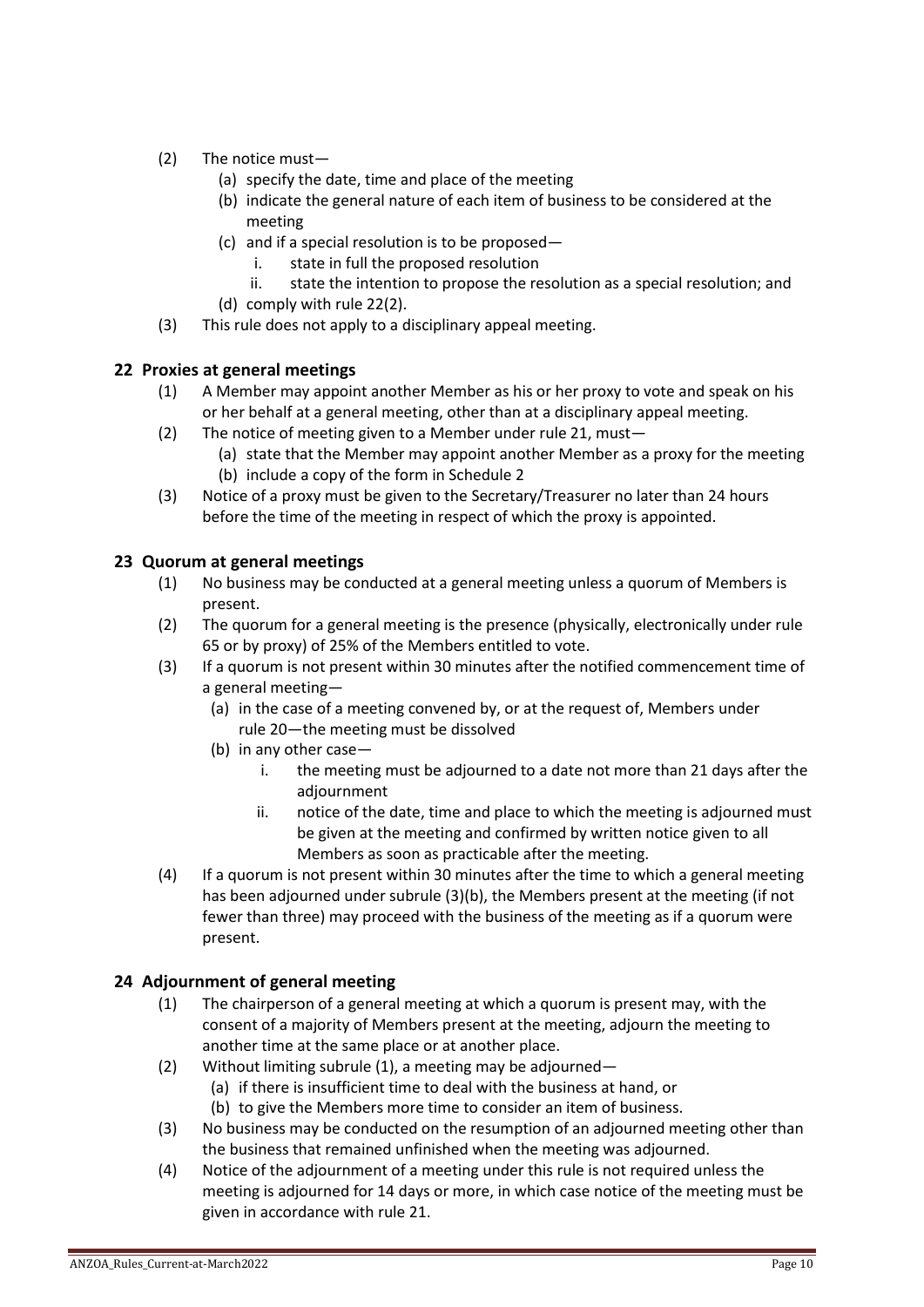## <span id="page-10-0"></span>**25 Voting at general meeting**

- (1) On any question arising at a general meeting:
	- (a) subject to subrule (3), each Member who is entitled to vote has one vote
	- (b) Members may vote personally or by proxy
	- (c) except in the case of a special resolution, the question must be decided on a majority of votes.
- (2) If votes are divided equally on a question, the chairperson of the meeting has a second or casting vote.
- (3) If the question is whether or not to confirm the minutes of a previous meeting, only Members who were present at that meeting may vote.
- (4) This rule does not apply to a vote at a disciplinary appeal meeting conducted under rule 59.

## <span id="page-10-1"></span>**26 Special resolutions**

<span id="page-10-2"></span>.

(1) A special resolution is passed if not less than three quarters of the Members voting at a general meeting (whether in person or by proxy) vote in favour of the resolution.

## **27 Determining whether resolution carried**

- (1) Subject to subsection (2), the chairperson of a general meeting may, on the basis of a show of hands, declare that a resolution has been carried, carried unanimously,carried by a particular majority, or lost, and an entry to that effect in the minutes of the meeting is conclusive proof of that fact.
- (2) If a poll (where votes are cast in writing) is demanded by three or more Members on any question—
	- (a) the poll must be taken at the meeting in the manner determined by the chairperson of the meeting
	- (b) the chairperson must declare the result of the resolution on the basis of the poll.
- (3) A poll demanded on the election of the chairperson, or on a question of an adjournment, must be taken immediately.
- (4) A poll demanded on any other question must be taken before the close of the meeting at a time determined by the chairperson.

## <span id="page-10-3"></span>**28 Minutes of general meeting**

- (1) The Executive Committee must ensure that minutes are taken and kept of each general meeting.
- (2) The minutes must record the business considered at the meeting, any resolution on which a vote is taken and the result of the vote.
- (3) In addition, the minutes of each annual general meeting must include—
	- (a) the names of the Members attending the meeting
	- (b) proxy forms given to the chairperson of the meeting under rule 22
	- (c) the financial statements submitted to the Members in accordance with rule 18(3)(b)(ii)
	- (d) the certificate signed by two Executive Committee members certifying that the financial statements give a true and fair view of the financial position and performance of ANZOA
	- (e) any audited accounts and auditor's report or report of a review accompanying the financial statements that are required under the Act.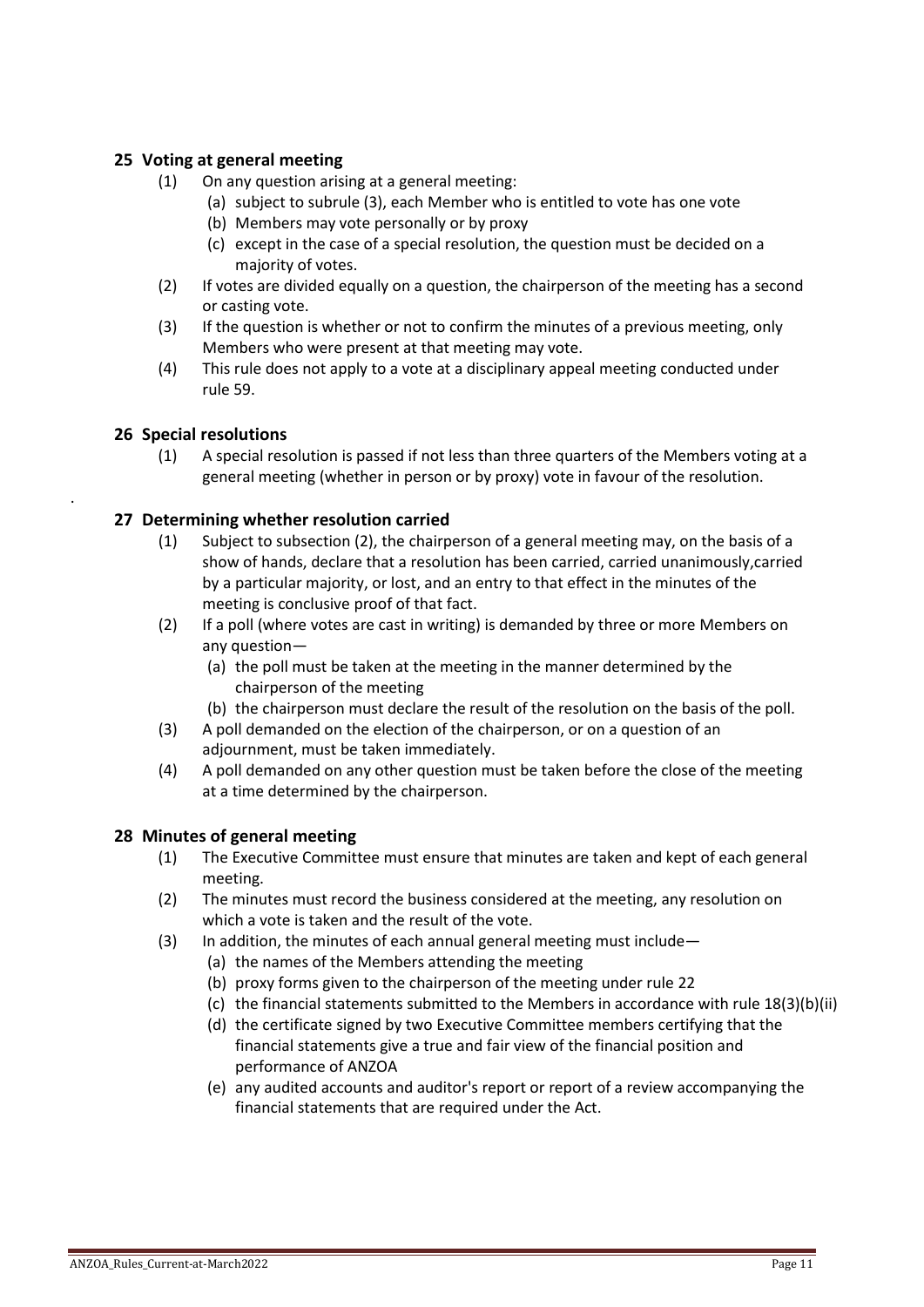## **PART 5—EXECUTIVE COMMITTEE**

## <span id="page-11-1"></span><span id="page-11-0"></span>DIVISION 1—POWERS OF THE EXECUTIVE COMMITTEE

## <span id="page-11-2"></span>**29 Role and powers**

- (1) The business of ANZOA must be managed by, or under the direction of, an Executive Committee.
- (2) The Executive Committee may exercise all the powers of ANZOA except those powers that these Rules or the Act require to be exercised by general meetings of the Members of ANZOA.
- (3) The Executive Committee may—
	- (a) appoint and remove staff
	- (b) establish subcommittees with terms of reference it considers appropriate.

## <span id="page-11-3"></span>**30 Delegation**

- (1) The Executive Committee may delegate to a Committee member, a subcommittee or staff, any of its powers and functions other than—
	- (a) this power of delegation, or
	- (b) a duty imposed on the Committee by the Act or any other law.
- (2) The delegation must be in writing and may be subject to the conditions and limitations the Executive Committee considers appropriate.
- (3) The Executive Committee may, in writing, revoke a delegation wholly or in part.

## <span id="page-11-4"></span>DIVISION 2—EXECUTIVE COMMITTEE COMPOSITION AND DUTIES OF COMMITTEE MEMBERS

### <span id="page-11-5"></span>**31 Composition of Executive Committee**

- (1) The Executive Committee consists of the following office holders—
	- (a) Chair,
	- (b) Secretary/Treasurer, and
	- (c) up to seven (7) ordinary Committee members elected under rule 37.
- (2) At any time, the minimum representation on the Executive Committee from each of Australia and New Zealand shall be two (2).

### <span id="page-11-6"></span>**32 General duties of Executive Committee members**

- (1) As soon as practicable after being elected or appointed to the Executive Committee, each Committee member must become familiar with these Rules and the Act, as provided to them by the Secretary/Treasurer.
- (2) The Executive Committee is collectively responsible for ensuring that ANZOA complies with the Act and that individual Committee members comply with these Rules.
- (3) Executive Committee members must exercise their powers and discharge their duties with reasonable care and diligence.
- (4) Executive Committee members must exercise their powers and discharge their duties— (a) in good faith in the best interests of ANZOA
	- (b) for a proper purpose.
- (5) Executive Committee members and former Committee members must not make improper use of their position or information acquired by virtue of holding their position, to gain an advantage for themselves or any other person or to cause detriment to ANZOA.
- (6) In addition to any duties imposed by these Rules, an Executive Committee member must perform any other duties imposed from time to time by resolution at a general meeting.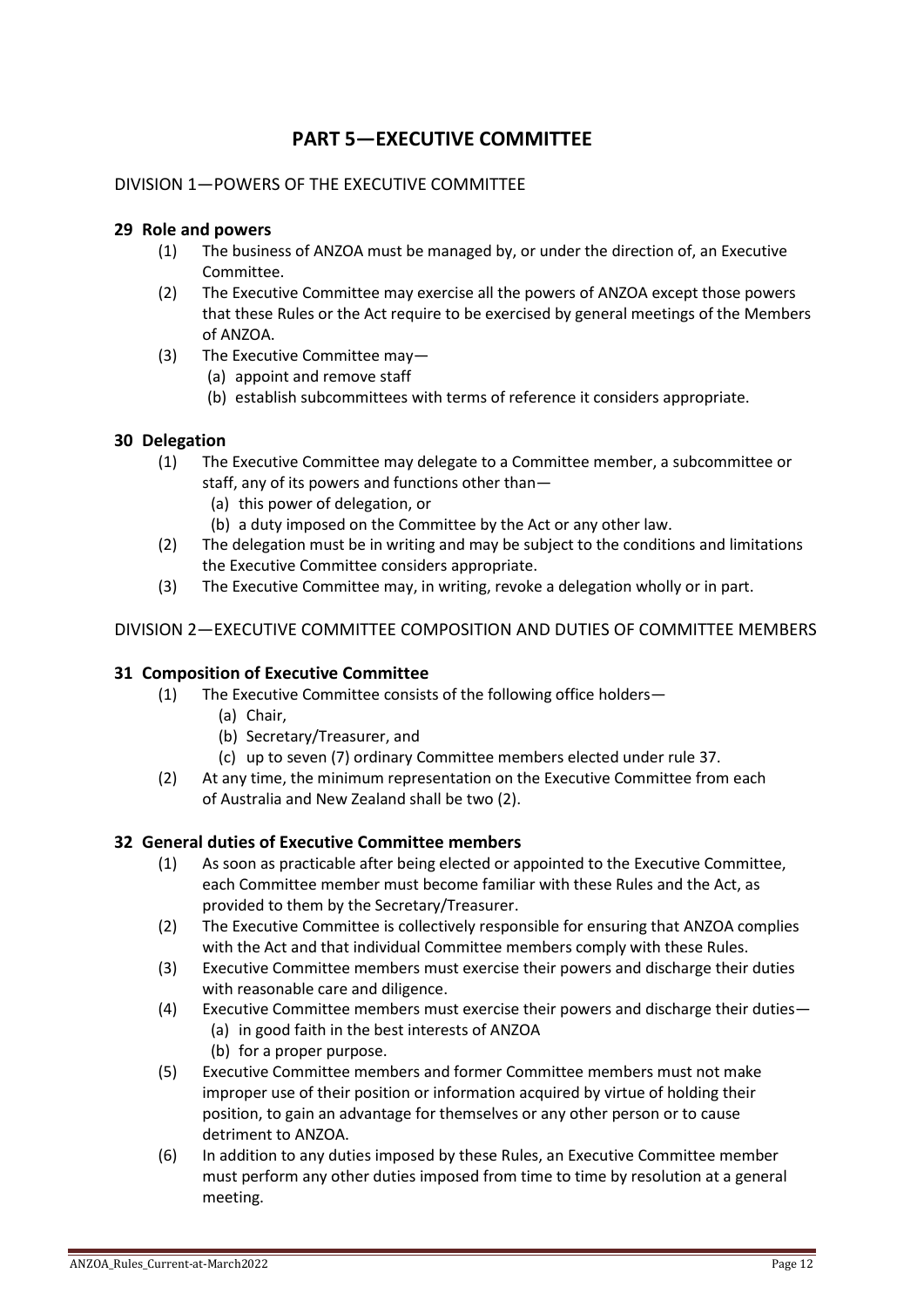## <span id="page-12-0"></span>**33 Chair**

- (1) Subject to subrule (2), the Chair is the chairperson for any general meetings and for any Executive Committee meetings.
- (2) If the Chair is absent, or is unable to preside, the chairperson of the meeting must be—
	- (a) in the case of a general meeting—a Member elected by the other Members present, or
	- (b) in the case of an Executive Committee meeting—a Committee member elected by the other Committee members present.

## <span id="page-12-1"></span>**34 Secretary/Treasurer**

- (1) ANZOA's Executive Committee includes the combined office of Secretary/Treasurer.
- (2) Provisions specific to the role of Secretary:
	- (a) The Secretary must be resident in Australia.
	- (b) The Secretary may also hold any other ANZOA office.
	- (c) The Secretary must perform any duty or function required under the Act to be performed by the secretary of an incorporated association.
	- (d) The Secretary must
		- i. maintain the register of Members and other categories of association, in accordance with rule 17
		- ii. keep custody of the common seal (if any) of ANZOA and books, documents and securities of ANZOA in accordance with rules 66 and 69
		- iii. subject to the Act and these Rules, provide Members with access to the register of Members, the minutes of general meetings and other books and documents
		- iv. perform any other duty or function imposed on the Secretary by these Rules.
	- (e) The Secretary must give to the Registrar notice of his or her appointment within 14 days after the appointment.
- (3) Provisions specific to the role of Treasurer:
	- (a) The Treasurer must
		- i. receive all moneys paid to or received by ANZOA and as necessary issue receipts for same
		- ii. ensure that all moneys received are paid into the ANZOA bank account
		- iii. make any payments authorised by the Executive Committee, or by a general meeting of Members, from ANZOA funds
		- iv. ensure cheques are signed by at least one Executive Committee member and another Member approved by the Committee.
	- (b) The Treasurer must
		- i. ensure that the financial records of ANZOA are kept in accordance with the Act
		- ii. co-ordinate the preparation of the financial statements of ANZOA and their certification by the Executive Committee prior to their submission to the annual general meeting of ANZOA.
	- (c) The Treasurer must also ensure that at least one other Executive Committee member has access to the accounts and financial records of ANZOA.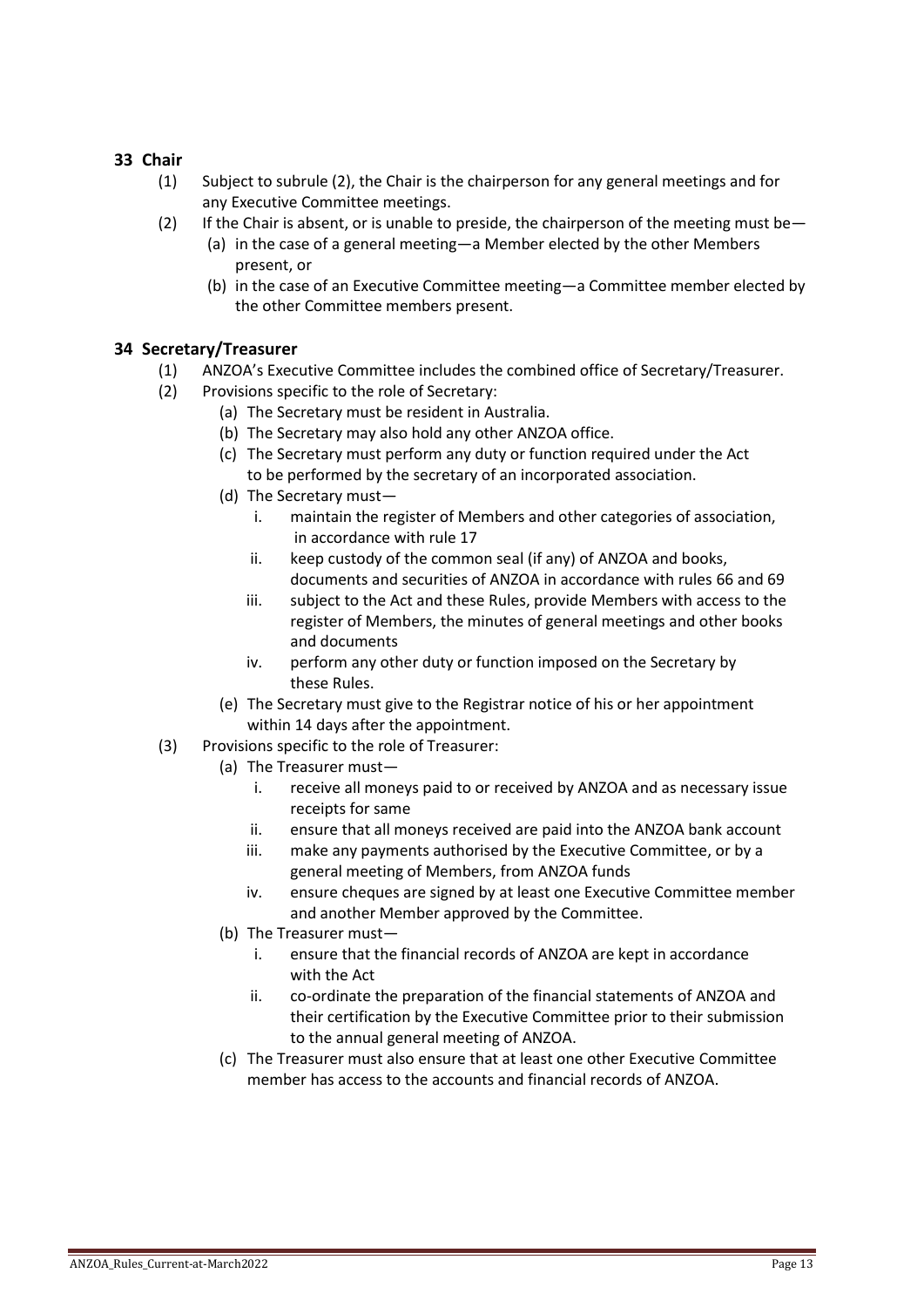## <span id="page-13-0"></span>DIVISION 3—ELECTION OF EXECUTIVE COMMITTEE MEMBERS AND TENURE OF OFFICE

## **35 Who is eligible to be an Executive Committee member?**

<span id="page-13-1"></span>(1) Any financial Member of ANZOA is eligible to be an Executive Committee member.

## **36 Positions to be declared vacant**

<span id="page-13-2"></span>(1) After the annual report and financial statements have been received, the chairperson of the annual general meeting must declare all positions on the Executive Committee vacant and hold elections for those positions in accordance with rule 37.

## **37 Executive Committee nominations**

- <span id="page-13-3"></span>(1) All nominations for positions on the Executive Committee shall be
	- (a) made in writing on the form provided by the Secretary/Treasurer
		- (b) signed by two other ANZOA Members
		- (c) accompanied by the written consent of the candidate, and
		- (d) delivered to the Secretary/Treasurer not less than 14 days before the date fixed for the holding of the AGM.
- (2) A candidate may be nominated for more than one Executive Committee position, but (except for the Secretary) cannot hold more than one position.
- (3) Positions on the Executive Committee shall be filled in the order in which they are listed in the AGM agenda.
- (4) If insufficient nominations are received to fill all vacancies on the Executive Committee, the candidates nominated shall be deemed to be elected, and further nominations may be received at the AGM.
- (5) If the number of nominations received is equal to the number of vacancies, the persons nominated shall be deemed to be elected.
- (6) If the number of nominations exceeds the number of vacancies, a ballot must be held at the AGM, in such a manner as the Executive Committee may direct, provided that the decision on the election of all Committee members shall be made by Members.
- (7) On his or her election, the new Chair may take over as chairperson of the meeting.

## <span id="page-13-4"></span>**38 Term of office**

- (1) Subject to subrule (3) and rule 39:
	- (a) The Chair is elected for a two-year term.
	- (b) All other Executive Committee members hold office until the positions of the Committee are declared vacant at the next annual general meeting.
- (2) (a) The Chair elected under  $38(1)(a)$  may be elected for two consecutive terms. (b) The members elected under 38(1)(b) may be re-elected with no limit on terms.
- (3) A general meeting of ANZOA may—
	- (a) by special resolution remove an Executive Committee member from office
	- (b) elect an eligible Member of ANZOA to fill the vacant position in accordance with this Division.
- (4) A Member who is the subject of a proposed special resolution under subrule (3)(a) may make representations in writing to the Chair or Secretary/Treasurer of ANZOA (not exceeding a reasonable length) and may request that the representations be provided to the Members of ANZOA.
- (5) The Chair or Secretary/Treasurer may give a copy of the representations to each Member of ANZOA or, if they are not so given, the Member may require that they be read out at the meeting at which the special resolution is to be proposed.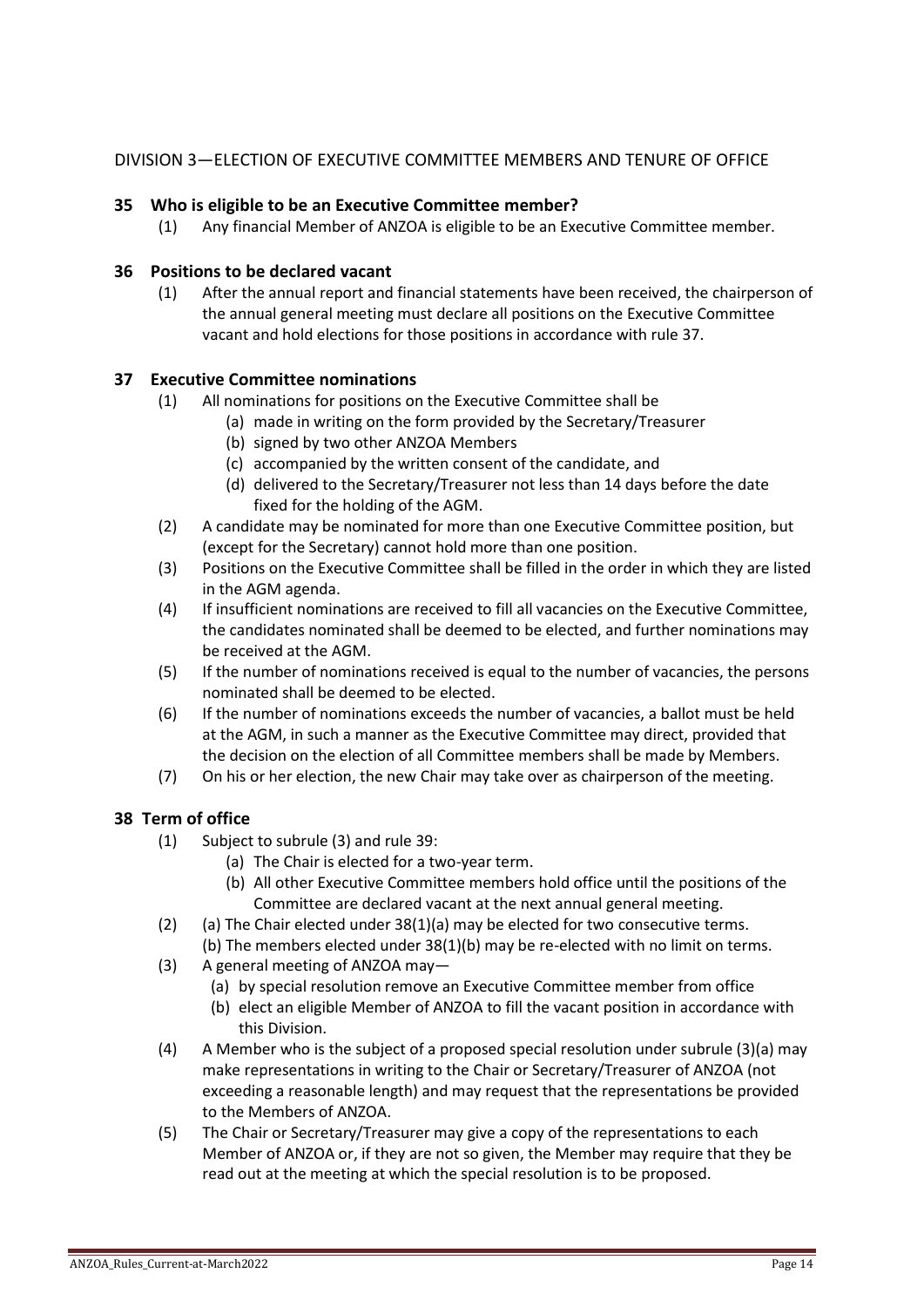## <span id="page-14-0"></span>**39 Vacation of office**

- (1) An Executive Committee member may resign from the Committee by written notice addressed to the Committee.
- (2) A person ceases to be an Executive Committee member if he or she—
	- (a) ceases to be a Member of ANZOA, or
	- (b) fails to attend three consecutive Committee meetings (other than special or urgent Committee meetings) without leave of absence under rule 49, or
	- (c) otherwise ceases to be a Committee member by operation of section 78 of the Act.

## <span id="page-14-1"></span>**40 Filling casual vacancies**

- (1) The Executive Committee may appoint an eligible Member of ANZOA to fill a position on the Committee that—
	- (a) has become vacant under rule 39, or
	- (b) was not filled by election at the last annual general meeting.
- (2) If the position of Secretary/Treasurer becomes vacant, the Executive Committee must appoint a Member to the position within 14 days after the vacancy arises.
- (3) Rule 38 applies to any Committee member appointed by the Executive Committee under subrule (1) or (2).
- (4) The Executive Committee may continue to act despite any vacancy in its membership.

## <span id="page-14-2"></span>DIVISION 4—MEETINGS OF EXECUTIVE COMMITTEE

## <span id="page-14-3"></span>**41 Meetings of Executive Committee**

- (1) The Executive Committee must meet at least three times in each year at the dates, times and places determined by the Committee.
- (2) The date, time and place of the first Executive Committee meeting must be determined by the Committee members as soon as practicable after the annual general meeting of ANZOA at which the Committee members were elected.
- (3) Special Executive Committee meetings may be convened by the Chair, or by any four Committee members.

### <span id="page-14-4"></span>**42 Notice of meetings**

- (1) Notice of each Executive Committee meeting must be given to each Committee member no later than seven days before the date of the meeting.
- (2) Notice may be given of more than one Executive Committee meeting at the same time.
- (3) The notice must state the date, time and place of the meeting.
- (4) If a special Executive Committee meeting is convened, the notice must include the general nature of the business to be conducted. The only business that may be conducted at the meeting is the business for which the meeting is convened.

### <span id="page-14-5"></span>**43 Urgent meetings**

- (1) In cases of urgency, a meeting can be held without notice being given in accordance with rule 42 provided that as much notice as practicable is given to each Executive Committee member by the quickest means practicable.
- (2) Any resolution made at the meeting must be passed by an absolute majority of the Executive Committee.
- (3) The only business that may be conducted at an urgent meeting is the business for which the meeting is convened.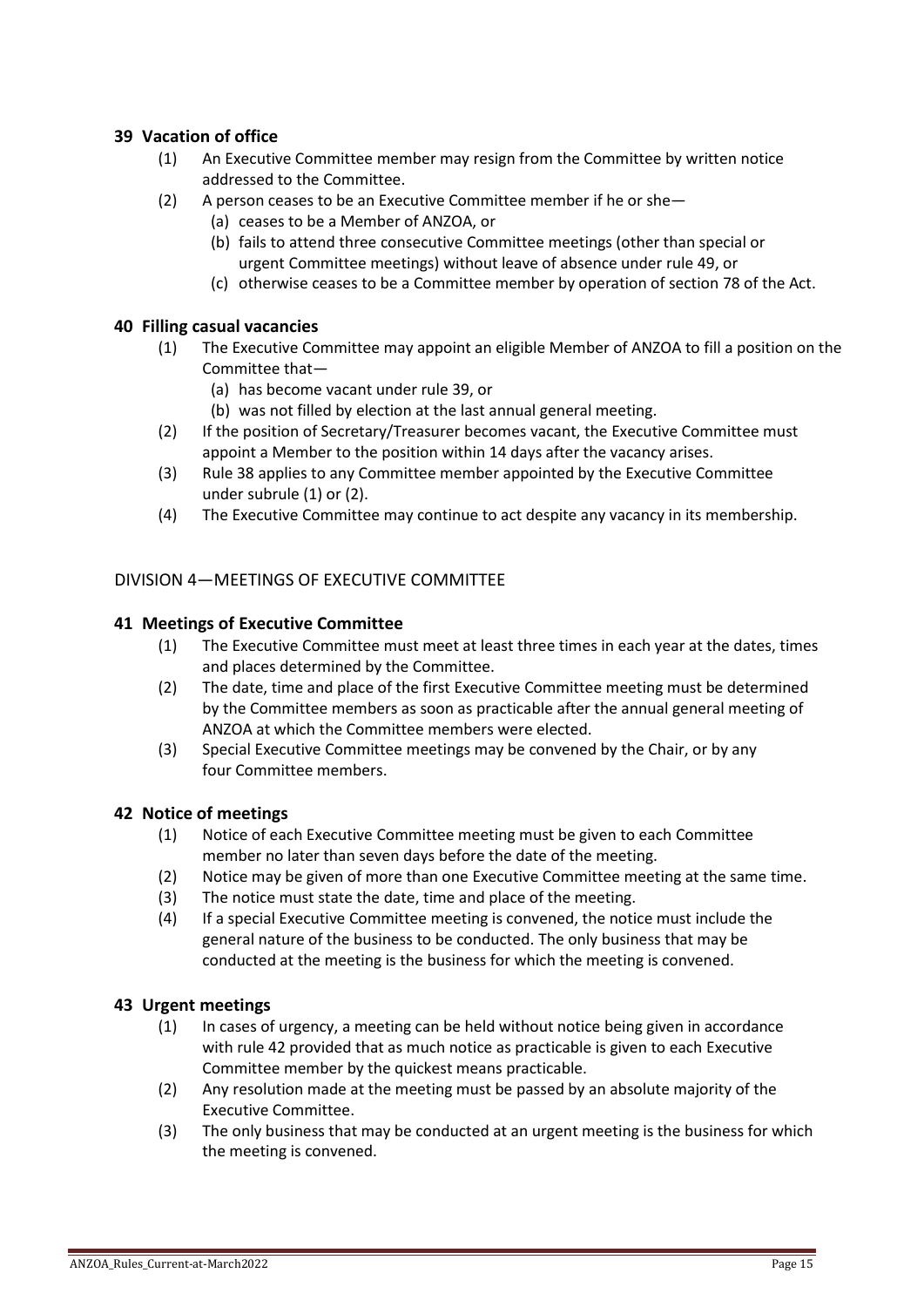## <span id="page-15-0"></span>**44 Procedure and order of business**

- (1) The procedure to be followed at a meeting of an Executive Committee shall be determined from time to time by the Committee.
- (2) The order of business may be determined by the Committee members present at the meeting.
	- (a) At meetings of the Executive Committee, the Chair presides.
	- (b) If the Chair is absent, or is unable to preside, the Committee members present must choose one of their number to preside.

## <span id="page-15-1"></span>**45 Quorum**

- (1) The quorum for an Executive Committee meeting is the presence (in person or as allowed under rule 65) of a majority of the Committee members holding office.
- (2) If a quorum is not present within 30 minutes after the notified commencement time of an Executive Committee meeting, the meeting may continue and discussion may take place, but no decisions may be made.

## <span id="page-15-2"></span>**46 Voting**

- (1) On any question arising at an Executive Committee meeting, each Committee member present at the meeting has one vote.
- (2) A motion is carried if a majority of Executive Committee members present at the meeting vote in favour of the motion.
- (3) Subrule (2) does not apply to any motion or question which is required by these Rules to be passed by an absolute majority of the Executive Committee.
- (4) If votes are divided equally on a question, the chairperson of the meeting has a second or casting vote.
- (5) Voting by proxy is not permitted at an Executive Committee meeting.

## <span id="page-15-3"></span>**47 Conflict of interest**

- (1) An Executive Committee member who has a material personal interest in a matter being considered at a Committee meeting must disclose the nature and extent of that interest to the Executive Committee.
- (2) The Committee member—
	- (a) must not be present while the matter is being considered at the meeting
	- (b) must not vote on the matter.
- (3) This rule does not apply to a material personal interest—
	- (a) that exists only because the member belongs to a class of persons for whose benefit ANZOA is established, or
	- (b) that the member has in common with all, or a substantial proportion of, the Members of ANZOA.

## <span id="page-15-4"></span>**48 Minutes of meeting**

- (1) The Executive Committee must ensure that minutes are taken and kept of each Committee meeting.
- (2) The minutes must record the following—
	- (a) the names of the members in attendance at the meeting
	- (b) the business considered at the meeting
	- (c) any resolution on which a vote is taken and the result of the vote
	- (d) any actions arising from the meeting
	- (e) any material personal interest disclosed under rule 47.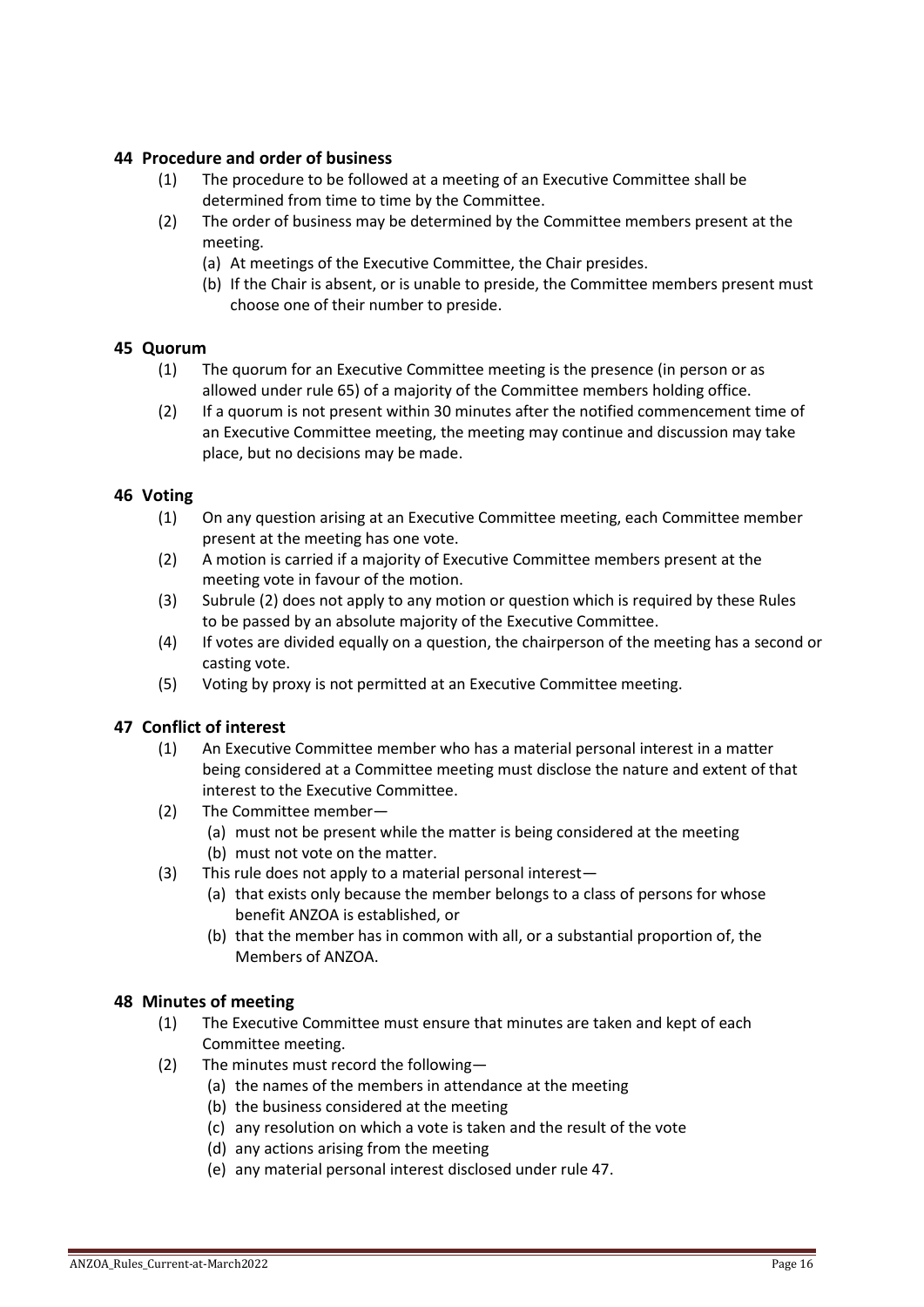## <span id="page-16-0"></span>**49 Leave of absence**

- (1) The Executive Committee may grant a Committee member leave of absence from Committee meetings for a period not exceeding three months.
- (2) The Executive Committee must not grant leave of absence retrospectively unless it is satisfied that it was not feasible for the Committee member to seek the leave in advance.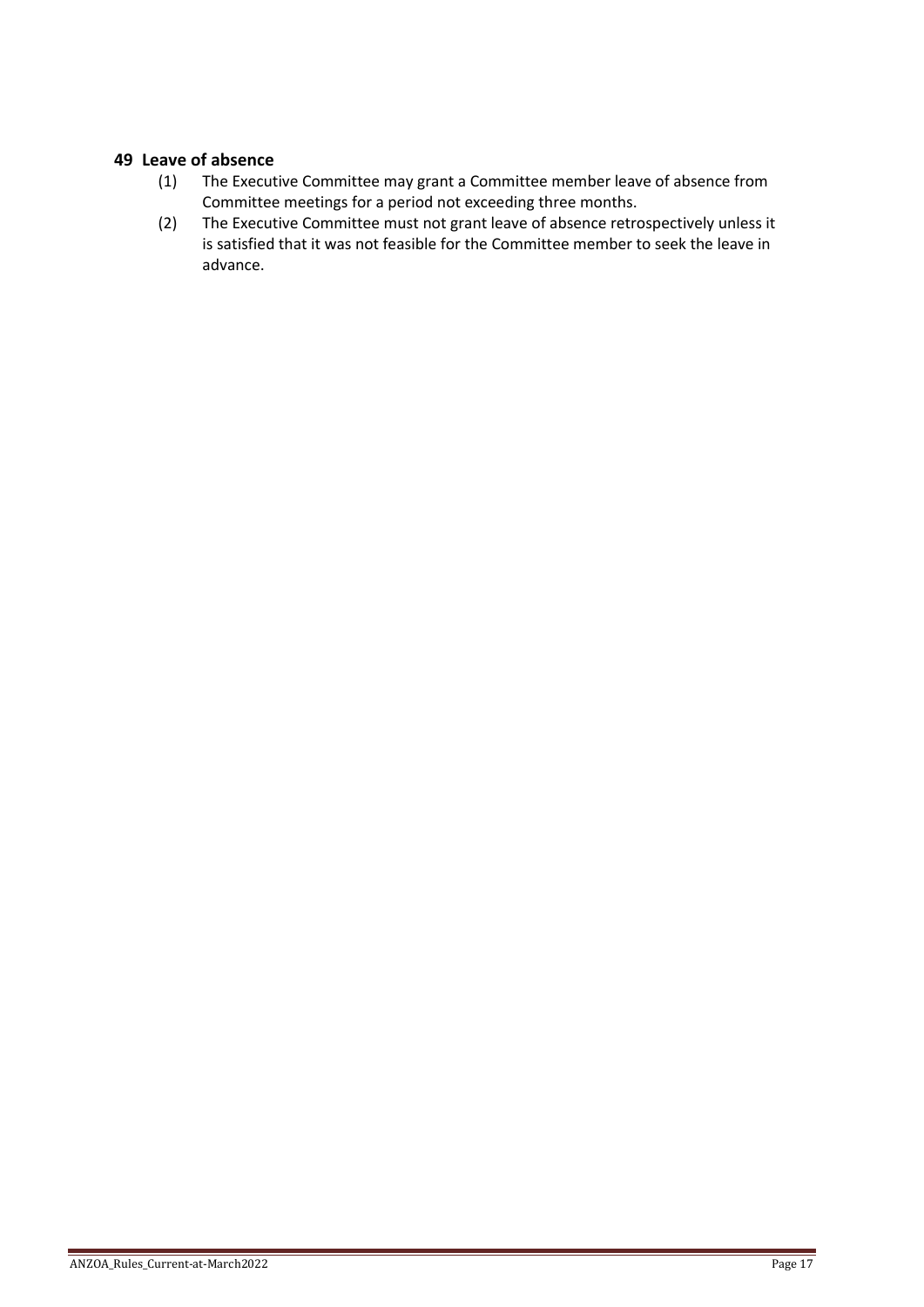## **PART 6—FINANCIAL MATTERS**

## <span id="page-17-1"></span><span id="page-17-0"></span>**50 Source of funds**

(1) The funds of ANZOA may be derived from joining fees, annual subscriptions, donations, fund-raising activities, conferences, seminars, grants, interest and any other sources approved by the Executive Committee.

## <span id="page-17-2"></span>**51 Management of funds**

- (1) ANZOA must have an account with a financial institution from which all expenditure of ANZOA is made and into which all of ANZOA's revenue is deposited.
- (2) Subject to any restrictions imposed by a general meeting of ANZOA, the Executive Committee may approve expenditure on behalf of ANZOA.
- (3) The Executive Committee may authorise the Secretary/Treasurer to expend funds on behalf of ANZOA (including by electronic funds transfer) up to a specified limit without requiring approval from the Committee for each item on which the funds are expended.
- (4) Cheques must be signed by at least one Executive Committee member and another Member approved by the Committee.
- (5) Drafts, bills of exchange, promissory notes and other negotiable instruments must be signed by two Executive Committee members.
- (6) ANZOA funds must be deposited into ANZOA's bank account no later than five working days after receipt.
- (7) With the approval of the Executive Committee, the Secretary/Treasurer may maintain a cash float provided that all money paid from or paid into the float is accurately recorded at the time of the transaction.

## <span id="page-17-3"></span>**52 Financial records**

- (1) ANZOA must keep financial records that—
	- (a) correctly record and explain its transactions, financial position and performance (b) enable financial statements to be prepared as required by the Act.
- (2) ANZOA must retain the financial records for seven years after the transactions covered by the records are completed.
- (3) The Secretary/Treasurer must keep in his or her custody, or under his or her control—
	- (a) the financial records for the current financial year
	- (b) any other financial records authorised by the Executive Committee.

## <span id="page-17-4"></span>**53 Financial statements**

- (1) With total annual revenue of less than \$250,000, ANZOA is a tier one association under the Act.
- (2) For each financial year, the Executive Committee must ensure that the following requirements under the Act relating to the financial statements for tier one associations are met—
	- (a) preparation of the financial statements
	- (b) certification of the financial statements by the Committee
	- (c) submission of the financial statements to the annual general meeting of ANZOA
	- (d) lodgement with the Registrar of the financial statements and accompanying annual statement, submission of financial statements to AGM statement, Committee certification (Schedule 1 Form 1) and fee, within one month of the date of the annual general meeting.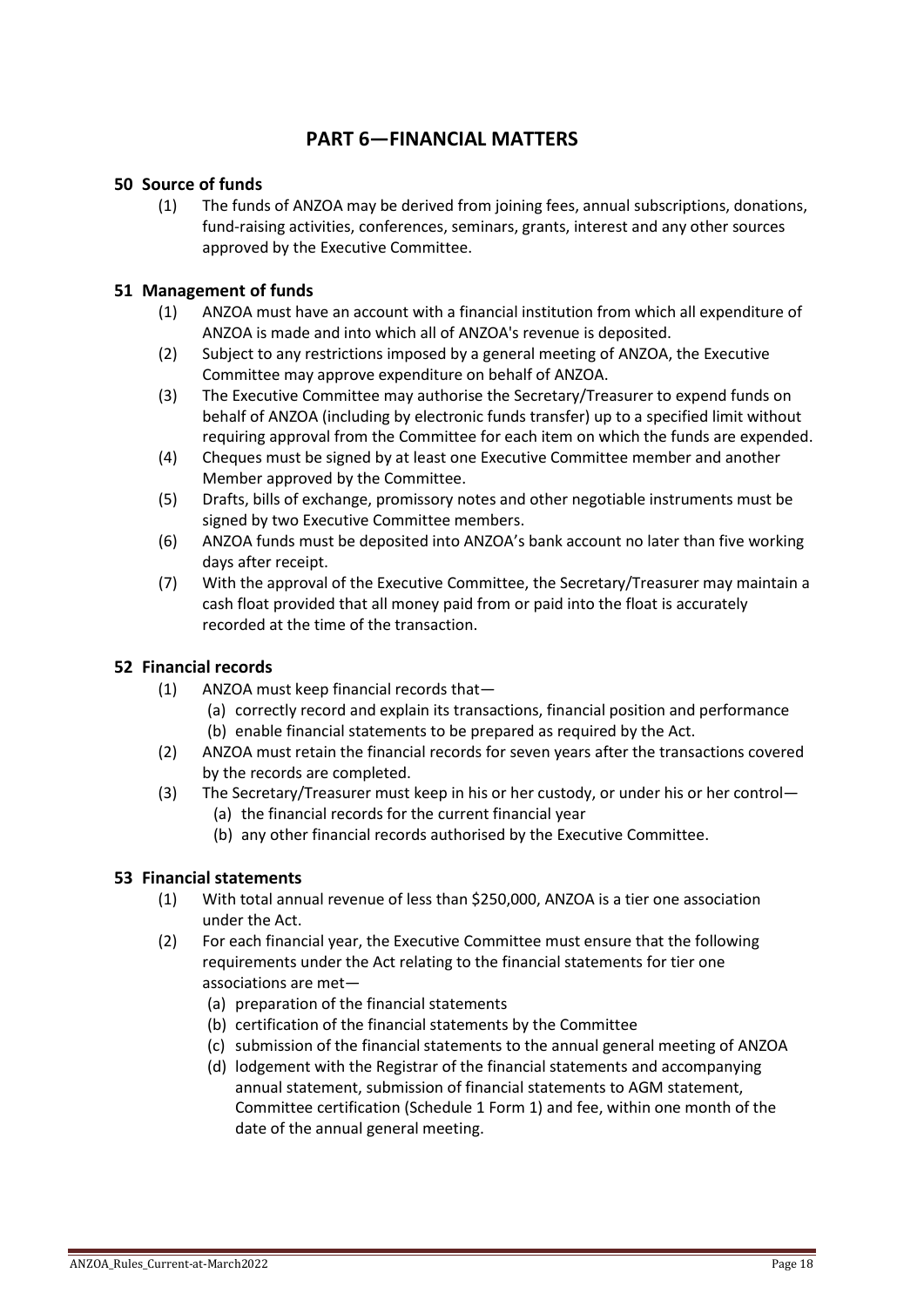## **PART 7—DISCIPLINARY ACTION AND GRIEVANCE PROCEDURE**

## <span id="page-18-1"></span><span id="page-18-0"></span>DIVISION 1—DISCIPLINARY ACTION

## <span id="page-18-2"></span>**54 Grounds for taking disciplinary action**

- (1) ANZOA may take disciplinary action against a Member in accordance with this Division if it is determined that the Member—
	- (a) has failed to comply with these Rules, or
	- (b) refuses to support the purposes of ANZOA
	- (c) has engaged in conduct prejudicial to ANZOA, or
	- (d) has refused, or failed, to take action to redress the action/s that led to consideration of disciplinary action.

## <span id="page-18-3"></span>**55 Notices to Member**

- (1) Before any disciplinary action is taken against a Member by ANZOA, the Secretary/Treasurer must give written notice to the Member outlining the grounds for concern and inviting the Member to address the situation within a reasonable timeframe.
- (2) Where the Member does not respond, or responds but does not address the concerns to the satisfaction of the Executive Committee, the Secretary/Treasurer shall give a second notice in writing—
	- (a) stating that ANZOA proposes to take disciplinary action against the Member
	- (b) stating the grounds for the proposed disciplinary action
	- (c) specifying the date, place and time of the meeting at which a disciplinary subcommittee is scheduled to consider the disciplinary action (the disciplinary meeting)
	- (d) advising the Member that he or she may do one or both of the following
		- i. attend the disciplinary meeting and address the disciplinary subcommittee at that meeting
		- ii. give a written statement to the disciplinary subcommittee at any time before the disciplinary meeting
	- (e) setting out the Member's appeal rights under rule 58.
- (3) The notice of disciplinary action must be given no earlier than 28 days and no later than 14 days before the disciplinary meeting is held.

## <span id="page-18-4"></span>**56 Disciplinary subcommittee**

- (1) If the Executive Committee is satisfied that there are sufficient grounds for taking disciplinary action against a Member, the Committee must appoint a disciplinary subcommittee of three to hear the matter and determine what action, if any, to take against the Member.
- (2) The members of the disciplinary subcommittee—
	- (a) may be Executive Committee members, other Members of ANZOA or anyone else
	- (b) must not be biased against, or in favour of, the Member concerned.

## <span id="page-18-5"></span>**57 Decision of subcommittee**

- (1) At the disciplinary meeting, the disciplinary subcommittee must—
	- (a) give the Member an opportunity to be heard
	- (b) consider any written statement submitted by the Member.
- (2) After complying with subrule (1), the disciplinary subcommittee may— (a) take no further action against the Member, or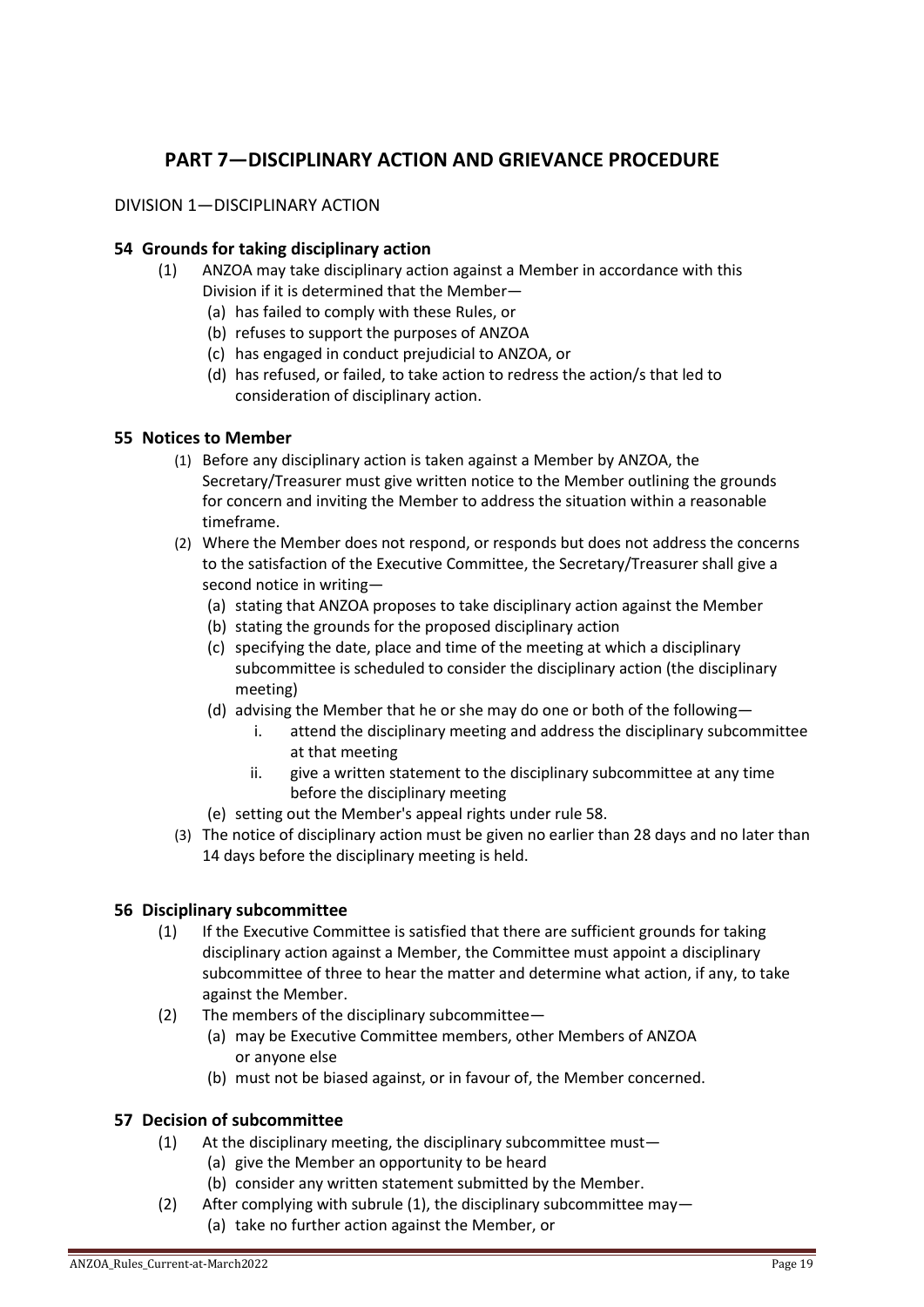- (b) subject to subrule (3)
	- i. reprimand the Member, or
	- ii. suspend the Membership rights of the Member for a specified period, or iii. expel the Member from ANZOA.
- (3) The disciplinary subcommittee may not fine the Member.
- (4) The suspension of Membership rights or the expulsion of a Member by the disciplinary subcommittee under this rule takes effect immediately after the sub-committee makes its decision.

## <span id="page-19-0"></span>**58 Appeal rights**

- (1) A person whose Membership rights have been suspended or who has been expelled from ANZOA under rule 57 may give notice to the effect that he or she wishes to appeal against the suspension or expulsion.
- (2) The notice must be in writing and given—
	- (a) to the disciplinary subcommittee immediately after the vote to suspend or expel the person is taken, or
	- (b) to the Secretary/Treasurer not later than 48 hours after the vote.
- (3) If a person has given notice under subrule (2), a disciplinary appeal meeting must be convened by the Executive Committee as soon as practicable, but in any event not later than 21 days, after the notice is received.
- (4) The Executive Committee must appoint a disciplinary appeal subcommittee of three, the members of which—
	- (a) may be Executive Committee members, other Members of ANZOA or other suitably qualified persons
	- (b) cannot have been part of the disciplinary sub-committee which originally heard the matter
	- (c) must not be biased against, or in favour of, the Member concerned.
- (5) Notice of the disciplinary appeal meeting must be given to each Member of ANZOA who is entitled to vote as soon as practicable and must—
	- (a) specify the date, time and place of the meeting
	- (b) state
		- i. the name of the person against whom the disciplinary action has been taken
		- ii. the grounds for taking that action
		- iii. that at the disciplinary appeal meeting the Members present must vote on whether the decision to suspend or expel the person should be upheld or revoked.

## <span id="page-19-1"></span>**59 Conduct of a disciplinary appeal meeting**

- (1) At a disciplinary appeal meeting—
	- (a) no business other than the question of the appeal may be conducted
	- (b) the Executive Committee must state the grounds for suspending or expelling the Member and the reasons for taking that action
	- (c) the person whose Membership has been suspended or who has been expelled must be given an opportunity to be heard.
- (2) After complying with subrule (1), the Members present and entitled to vote at the meeting must vote on the question of whether the decision to suspend or expel the person should be upheld or revoked.
- (3) A Member may not vote by proxy at the meeting.
- (4) The decision is upheld if not less than three-quarters of the Members voting at the meeting vote in favour of the decision.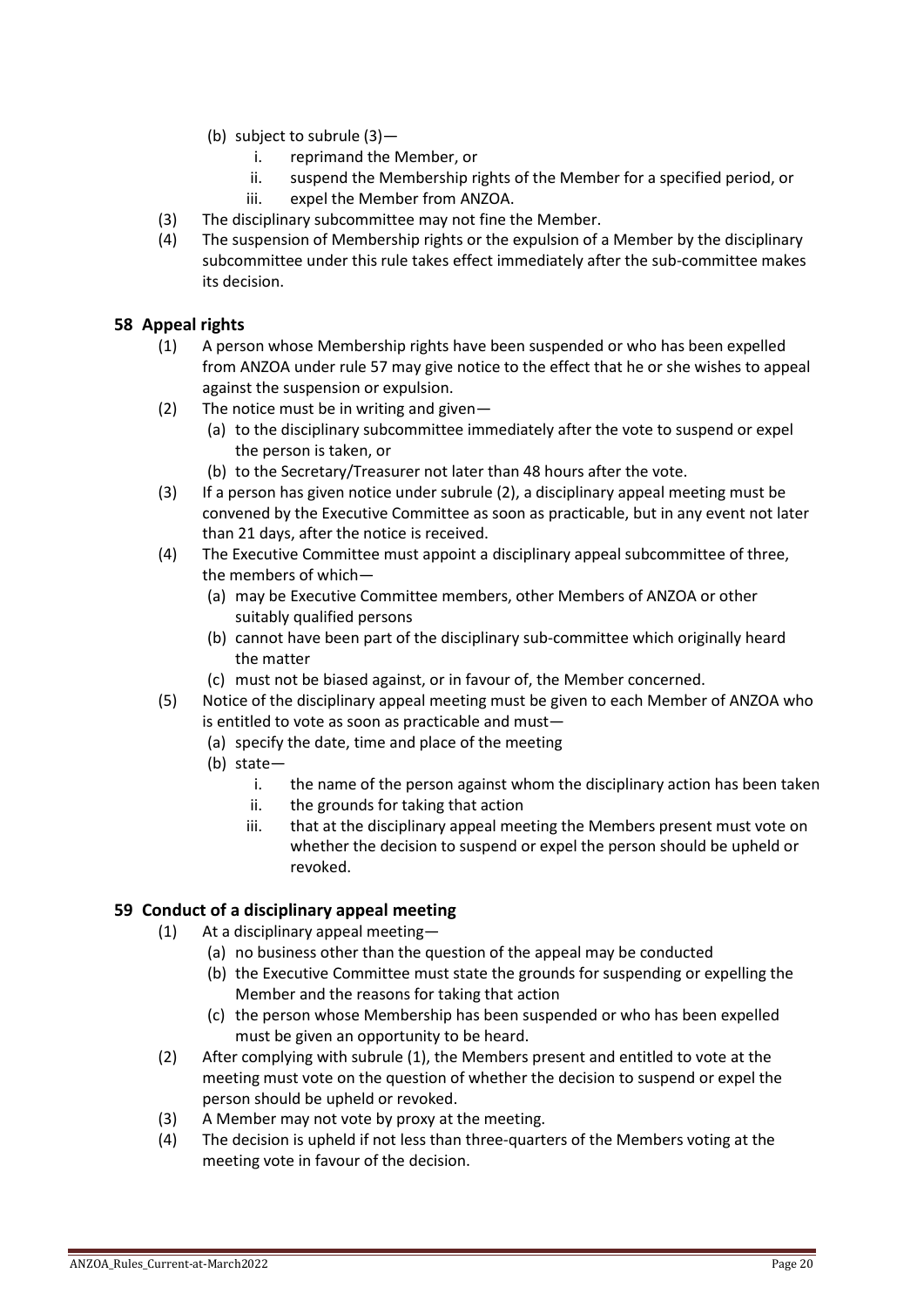## <span id="page-20-0"></span>DIVISION 2—GRIEVANCE PROCEDURE

## <span id="page-20-1"></span>**60 Application**

- (1) The grievance procedure set out in this Division applies to disputes under these Rules between—
	- (a) a Member and another Member in relation to an ANZOA-related matter
	- (b) a Member and the Executive Committee in relation to an ANZOA-related matter
	- (c) a Member and ANZOA.
- (2) A Member must not initiate a grievance procedure in relation to a matter that is the subject of a disciplinary procedure until the disciplinary procedure has been completed.

## <span id="page-20-2"></span>**61 Parties must attempt to resolve the dispute**

(1) The parties to a dispute must attempt to resolve the dispute between themselves within 14 days of the dispute coming to the attention of each party.

## <span id="page-20-3"></span>**62 Appointment of mediator**

- (1) If the parties to a dispute are unable to resolve the dispute between themselves within the time required by rule 61, the parties must within 10 days—
	- (a) notify the Executive Committee of the dispute and its relevance to ANZOA
	- (b) agree to or request the appointment of a mediator
	- (c) attempt in good faith to settle the dispute by mediation.
- (2) The mediator must be—
	- (a) a person chosen by agreement between the parties, or
	- (b) in the absence of agreement
		- i. if the dispute is between a Member and another Member—a person appointed by the Executive Committee, or
		- ii. if the dispute is between a Member and the Executive Committee or ANZOA—a person appointed or employed by the Dispute Settlement Centre of Victoria, or an equivalent body in another jurisdiction as agreed between the parties.
- (3) A mediator appointed by the Executive Committee may be a Member or former Member of ANZOA but in any case must not be a person who—
	- (a) has a personal interest in the dispute, or
	- (b) is biased in favour of or against any party.

## <span id="page-20-4"></span>**63 Mediation process**

- (1) The mediator to the dispute, in conducting the mediation, must—
	- (a) give each party every opportunity to be heard
	- (b) allow due consideration by all parties of any written statement submitted by any party
	- (c) ensure that natural justice is accorded to the parties throughout the mediation process.
- (2) The mediator must not determine the dispute.

### <span id="page-20-5"></span>**64 Failure to resolve dispute by mediation**

(1) If the mediation process does not resolve the dispute, the parties may seek to resolve the dispute in accordance with the Act or otherwise at law.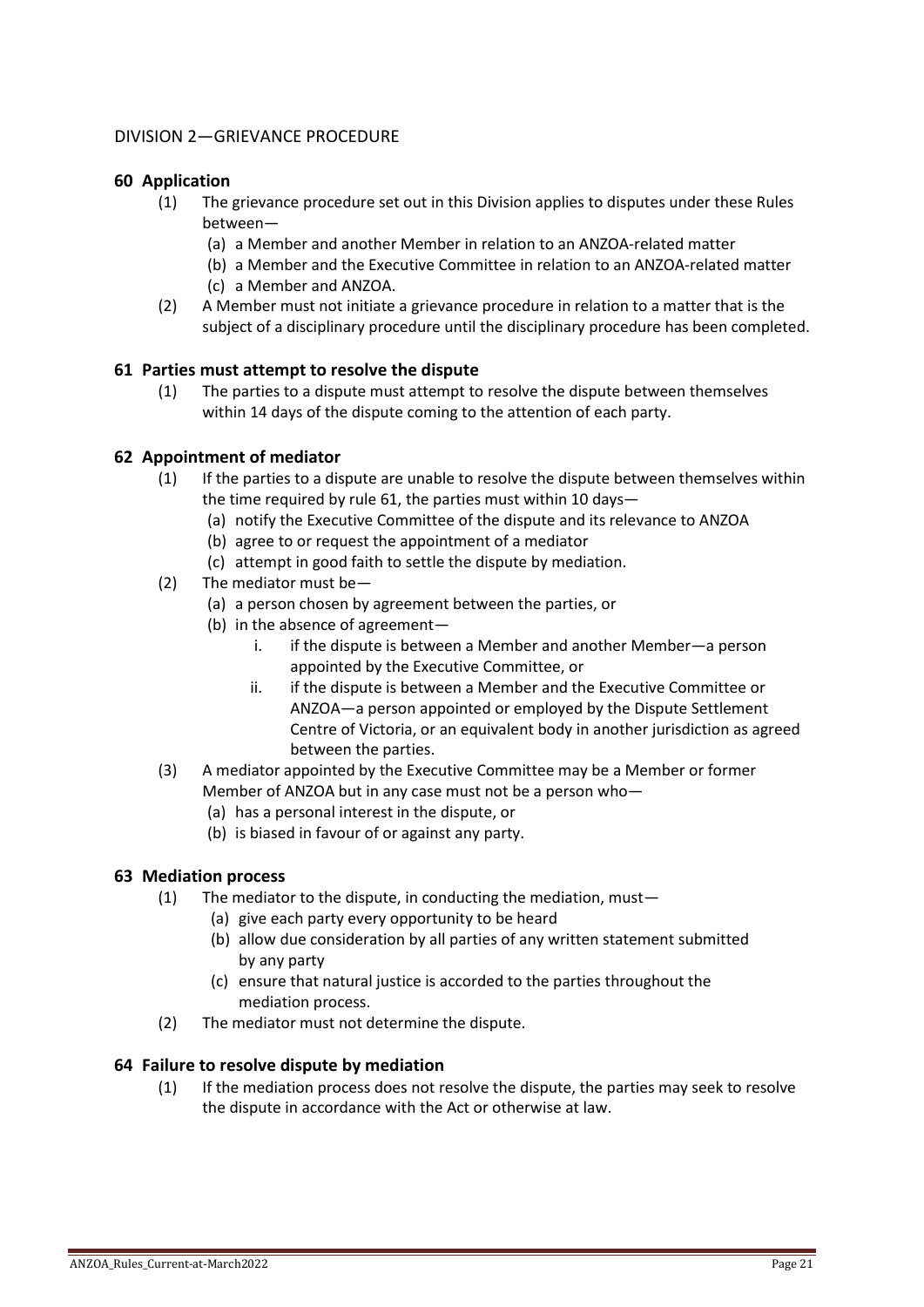## **PART 8—GENERAL MATTERS**

## <span id="page-21-1"></span><span id="page-21-0"></span>**65 Meetings by electronic means**

- $(1)$  If—
	- (a) an Executive Committee meeting or a general meeting of ANZOA Members is convened electronically (i.e. by teleconference, closed circuit television or other electronic means), and all Members who are entitled to receive the notice of the meeting receive that notice and have access to the means by which the meeting is to take place, and
	- (b) each of the participants in the meeting is able to hear each of the other participants,
	- then—
	- (c) all the provisions of these Rules relating to Executive Committee meetings and general meetings shall apply to the meeting as if the participants were physically present together, and any resolution passed by such meeting shall be deemed to have been passed at an Executive Committee meeting or a general meeting (as the case may be) held on the day on which and at the time at which the meeting convened electronically was held.
- (2) All participants in the meeting shall be made known to all the other participants, and no participant may disconnect or cease to have access to their means of communication or otherwise cease to take part in the meeting unless they make known to all other participants that they are ceasing to take part. Until that occurs, they shall be deemed to be present and, if they are Members, to form part of the quorum.

## <span id="page-21-2"></span>**66 Common seal**

- (1) ANZOA may have a common seal.
- (2) If ANZOA has a common seal—
	- (a) the name of ANZOA must appear in legible characters on the common seal
	- (b) a document may only be sealed with the common seal by the authority of the Executive Committee and the sealing must be witnessed by the signatures of two Committee members
	- (c) the common seal must be kept in the custody of the Secretary/Treasurer.

## <span id="page-21-3"></span>**67 Registered address**

- (1) The registered address of ANZOA is—
	- (a) the address determined from time to time by resolution of the Executive Committee, or
	- (b) if the Executive Committee has not determined an address to be the registered address—the postal address of the Secretary/Treasurer.

## <span id="page-21-4"></span>**68 Notice requirements**

- (1) Any notice required to be given to a Member or an Executive Committee member under these Rules may be given—
	- (a) by handing the notice to the Member personally, or
	- (b) by sending it by post to the Member at the address recorded for the Member in the register of Members, or
	- (c) by email or facsimile transmission.
- (2) Subrule (1) does not apply to notice given under rule 58.
- (3) Any notice required to be given to ANZOA or the Executive Committee may be given—
	- (a) by handing the notice to a Committee member, or
	- (b) by sending the notice by post to the registered address, or
	- (c) by leaving the notice at the registered address, or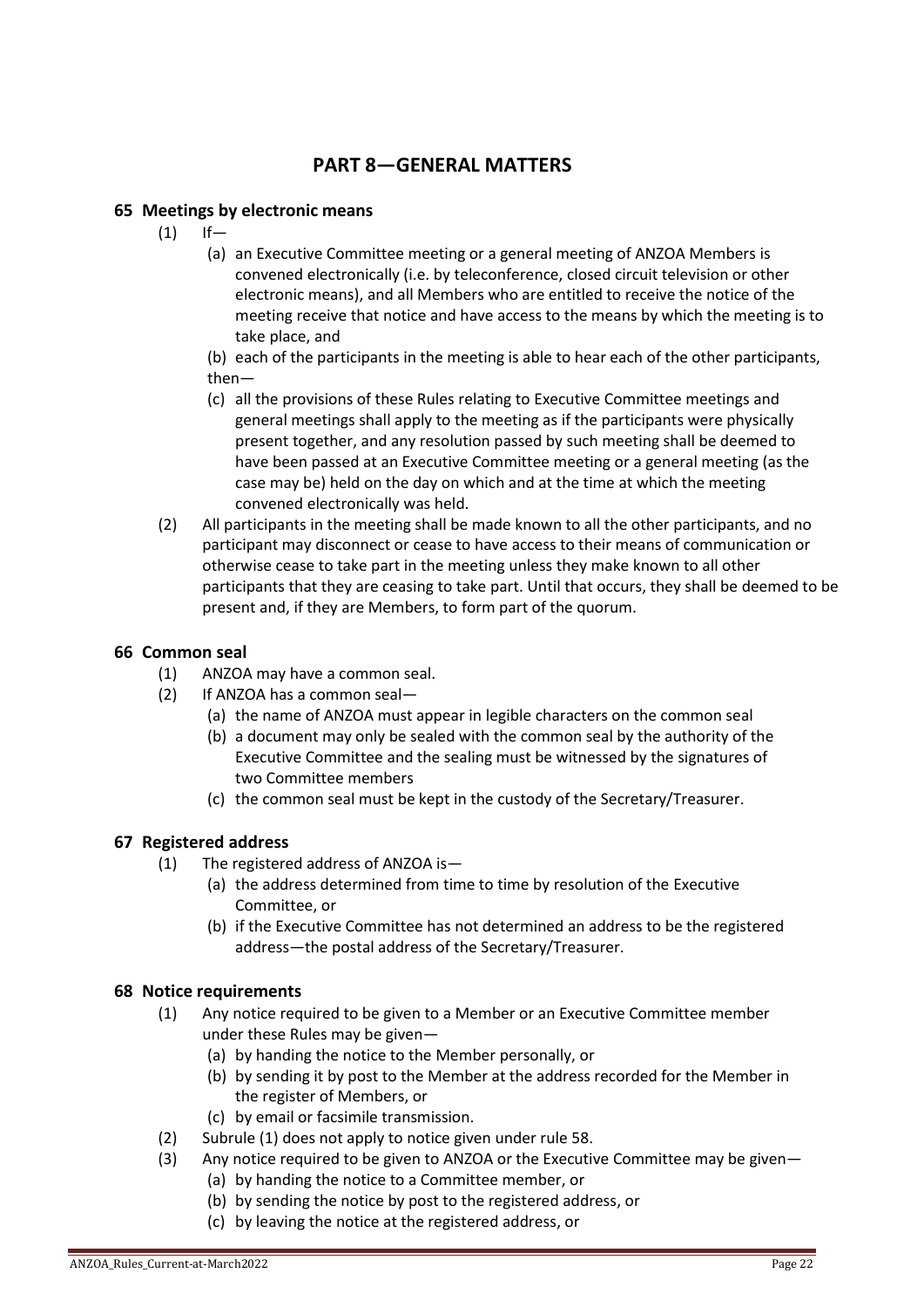- (d) if the Executive Committee determines that it is appropriate in the circumstances
	- i. by email to the email address of ANZOA or the Secretary/Treasurer, or<br>ii. by facsimile transmission to the facsimile number of ANZOA.
	- by facsimile transmission to the facsimile number of ANZOA.

## <span id="page-22-0"></span>**69 Custody and inspection of books and records**

- (1) Members may on request inspect free of charge—
	- (a) the register of Members
	- (b) the minutes of general meetings
	- (c) subject to subrule (2), the financial records, books, securities and any other relevant document of ANZOA, including minutes of Executive Committee meetings.
- (2) The Executive Committee may refuse to permit a Member to inspect records of ANZOA that relate to confidential, personal, employment, commercial or legal matters or where to do so may be prejudicial to the interests of ANZOA.
- (3) The Executive Committee must on request make copies of these rules available to Members and applicants for Membership free of charge.
- (4) Subject to subrule (2), a Member may make a copy of any of the other records of ANZOA referred to in this rule and ANZOA may charge a reasonable fee for provision of a copy of such a record.
- (5) For purposes of this rule relevant documents means the records and other documents, however compiled, recorded or stored, that relate to the incorporation and management of ANZOA and includes its Membership records, its financial statements, its financial record and records and documents relating to transactions, dealings, business or property of ANZOA.

## <span id="page-22-1"></span>**70 Winding up and cancellation**

- (1) ANZOA may be wound up voluntarily by special resolution.
- (2) If upon the winding-up or dissolution of ANZOA in accordance with the Act, and after satisfaction of all its debts and liabilities, there remains any property whatsoever, the same shall be paid to or distributed to a charitable institution and/or a society, association or club which is not carried on for the purposes of profit or gain to its individual Members and is established for community services purposes.
- (3) The liability of Members is limited.
- (4) Each Member undertakes that in the event that ANZOA is wound up during the currency of the Member's Membership or within one year of the Member ceasing Membership, he/she will contribute to the property of ANZOA for:
	- (a) payment of the debts and liabilities of ANZOA incurred before he/she ceased to be a Member
	- (b) the costs, charges and expenses of winding up
	- (c) an adjustment of the rights of the contributories among themselves and
	- (d) such other amount as may be required,
	- (e) provided the sum of the amounts payable under paragraphs (a), (b), (c) and (d) shall not exceed one hundred dollars (\$100).
- (5) Associates, Affiliates and Fellows shall have no liability for costs in the event of the winding up of ANZOA.
- (6) The body to which the surplus assets are to be given must be decided by special resolution.

## <span id="page-22-2"></span>**71 Alteration of Rules**

(1) These Rules may only be altered by special resolution of a general meeting of ANZOA.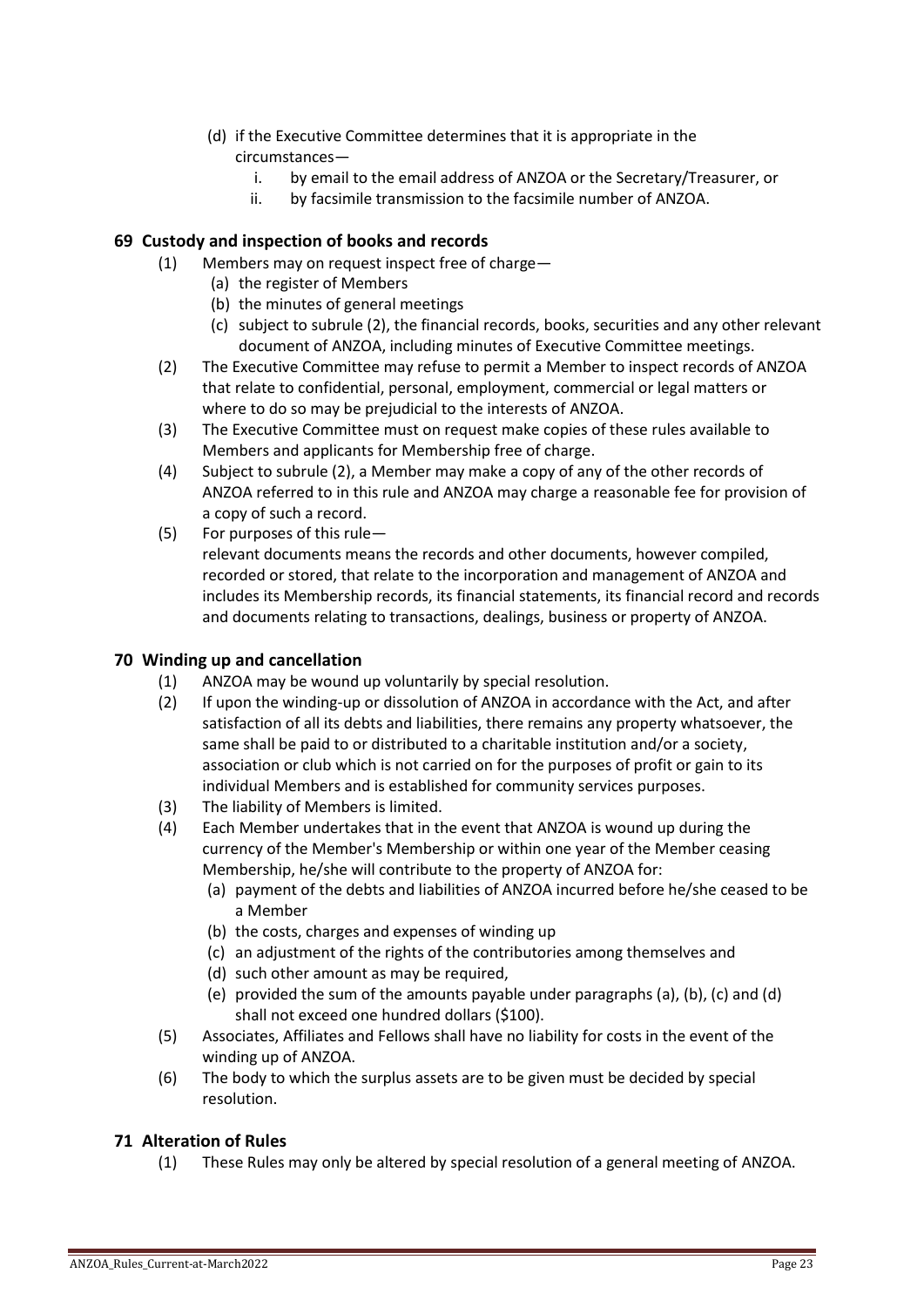## **SCHEDULE 1: CRITERIA**

## <span id="page-23-0"></span>**(A) INTRODUCTION**

The core role of an Ombudsman is to investigate and resolve, determine or make recommendations with regard to complaints against those whom the Ombudsman is empowered to investigate by the exercise of powers and in accordance with procedures described in these criteria.

The term Ombudsman should only be used if six key criteria are met. Those criteria are independence of the Ombudsman from those whom the Ombudsman has the power to investigate, accessibility, fairness, public accountability, effectiveness and efficiency.

For the purposes of determining ANZOA Membership, ANZOA will take into account whether an applicant constitutes a 'competing Ombudsman' to an existing Ombudsman (who is also an existing Member of ANZOA).

The decision as to whether the applicant is a 'competing Ombudsman' or an 'overlapping Ombudsman' will be based on a consideration of all the information provided by the applicant, any information otherwise available to ANZOA and in all of the circumstances. This factor will be considered in determining whether an applicant should be accepted by ANZOA. Any such decision will solely be made by the ANZOA Executive.

Ombudsmen maintain offices staffed by appropriately qualified staff to assist in the discharge of their functions, under delegation.

Detailed criteria which should, in the longer term, be achieved by all recognised ombudsmen and their offices are all set out in part B. While the criteria are based largely on the *Benchmarks for Industry-Based Customer Dispute Resolution (CDR Benchmarks)*, they also incorporate criteria considered important by the Association, such as the office being not-for-profit.

Given the considerable range of Ombudsman offices in the public and private sectors and the variations in their constitution, jurisdiction, powers and accountability, the detailed criteria need to be interpreted with sufficient flexibility to encompass those variations.

Independence, for example, may be achieved in several ways. Hence, in the private sector the body which appoints the Ombudsman and to whom the Ombudsman reports, can be regarded as independent, provided that representatives of organisations subject to the Ombudsman's jurisdiction constitute minority representation on it.

Initially recognition of existing offices will be dependent on whether, broadly speaking, they meet the key criteria; it will not be withheld if, in some respects, the detailed criteria are not met. However, over time it is expected that the constitution of all offices would be developed to the extent necessary to meet the detailed criteria. For example, in the longer term the power by those subject to investigation to veto the proposed appointment or reappointment of an Ombudsman should, where it exists, be removed.

In due course, it is expected that in the private sector all, or virtually all, businesses in an industry with an Ombudsman office should participate in that external dispute resolution arrangement even though in the short term, especially when an Ombudsman office is first established, a lesser number of businesses may participate.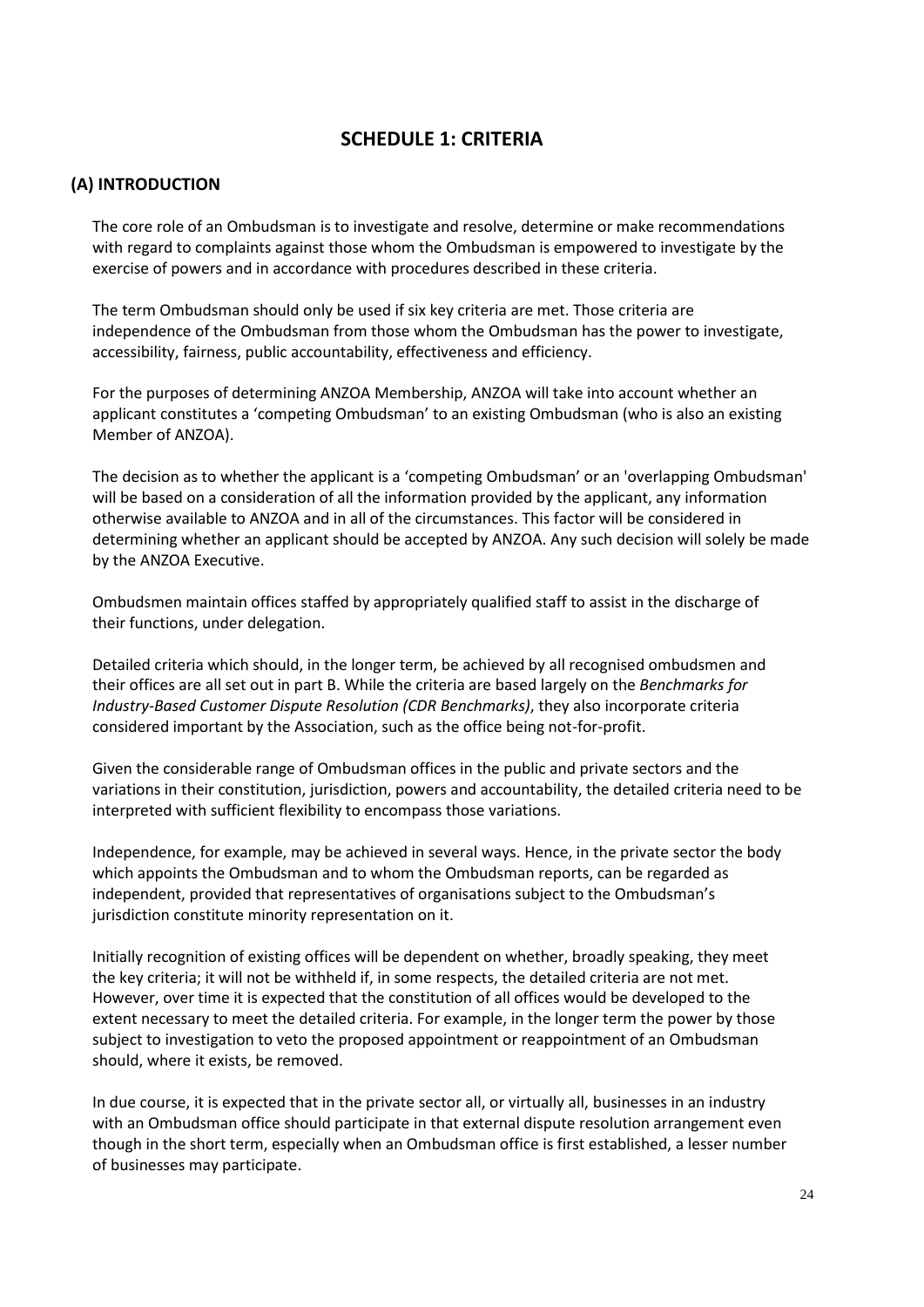The decision as to whether an Ombudsman or their office is recognised as meeting these key criteria will be made by the Executive Committee. The Executive Committee will also consider according to the rules which ombudsmen or their offices meet the detailed criteria in full and which do not. In respect of the latter, the Executive Committee will in due course review its initial recognition, when requested to do so, having regard to the extent to which progress has been achieved towards meeting the detailed criteria in full.

## **(B) DETAILED CRITERIA**

## 1. ACCESSIBILITY

## **Principle**

The office makes itself readily available to customers/constituents by promoting knowledge of its services, being easy to use and having no cost barriers.

## **Purpose**

To promote access to the office on an equitable basis

## **Key Practices**

## **Awareness/Promotion**

- 1.1 The office seeks to ensure that those in the community who may require its services are aware of its existence.
- 1.2 The office promotes its services in the media or by other means.
- 1.3 The office produces readily available material in simple terms explaining:
	- a) how to access the office
	- b) how the office works
	- c) the major areas with which the office deals, and
	- d) any limits on the office's powers.
- 1.4 The office requires participating organisations to inform customers/constituents about the office. This may include providing information at the point of service (for example, in displays or brochure stands), in contracts, codes of practice and customer service charters, on websites and in newsletters and correspondence forwarded to customers/constituents.
- 1.5 The office ensures that information about its services, procedures and scope is made available to customers/constituents by participating organisations when the participating organisation responds to a complaint.
- 1.6 The office also ensures that this information is made available by participating organisations:
	- a) when customers/constituents are not satisfied in whole or in part with the outcome of the internal complaints mechanism<sup>3</sup> of a participating organisation
	- b) when the participating organisation refuses to deal with a complaint, or
	- c) when a reasonable time has passed for the participating organisation to resolve a complaint, and the complaint remains unresolved, whichever first occurs.
- 1.7 The office promotes its services in such a way as to be sensitive to and inclusive of customers/constituents with particular requirements, including those experiencing disadvantage. This includes making information available in appropriate languages, and in alternative formats such as large text and audio.
- 1.8 The office focuses its promotion efforts on areas where a customer is likely to seek information in the event of a dispute; for example, the websites of consumer agencies and advocacy services.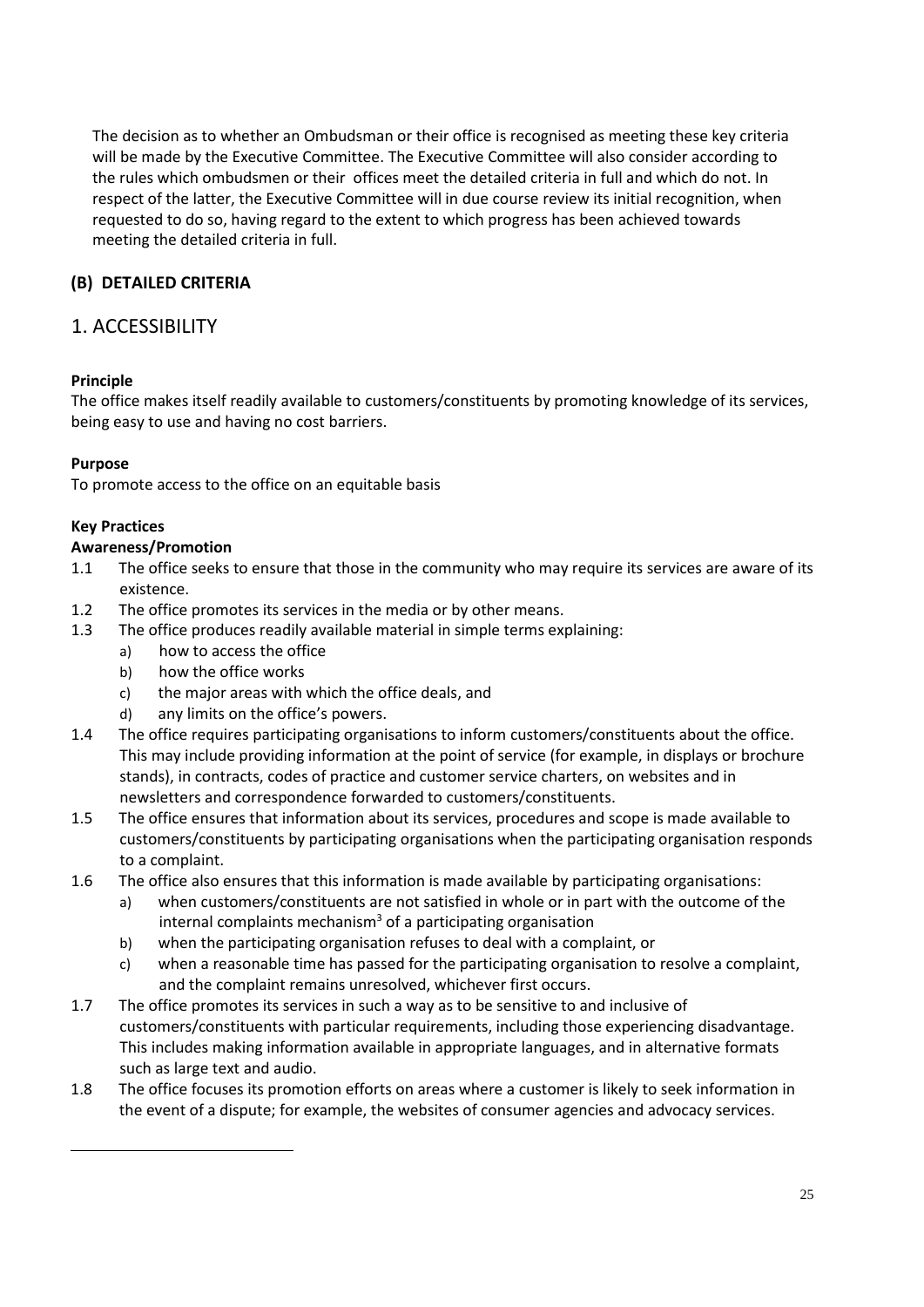## **Access**

- 1.9 The office seeks to ensure access to any person who may require its services.
- 1.10 The office provides appropriate facilities and assistance to enable participation by complainants across the community, including those with particular requirements and those experiencing disadvantage. This includes allowing contact in a range of modes (in person, by telephone, telephone typewriter, fax, email or online), providing interpreter services, providing text in simplified English and/or available in large print format.
- 1.11 Complainants can make initial contact with the office orally or in writing.
- 1.12 There are arrangements for participating organisations to refer a complaint to the office in appropriate circumstances.
- 1.13 The jurisdiction of the office is expressed clearly.
- 1.14 The office seeks to minimise any 'virtual barriers' to complainants, for example, by providing 24-hour contact options such as an online complaint form.

## **Cost**

1.15 There is no application or other fee or charge required from a complainant before a complaint is dealt with by the office, or at any stage in the process.

## **Staff Assistance**

- 1.16 The office's staff have the ability to handle complaints and are provided with adequate training in complaints handling.
- 1.17 The office's staff explain to complainants in simple terms:
	- a) how the office works
	- b) the major areas it deals with
	- c) any limits on its powers, and
	- d) the timelines applicable to each of the processes in the office.
- 1.18 The office's staff assist complainants to make a complaint, where complainants need assistance to do so.

### **Use**

- 1.19 The office's processes are simple to understand and easy to use.
- 1.20 The office provides for a complainant's case to be presented verbally or in writing, at the discretion of the decision-maker.
- 1.21 The office provides for complainants to be supported by another person at any stage in the office's processes where necessary.

### **Acceptance by Office**

- 1.22 The office assesses complaints received for timely and appropriate action: for referral to an alternative avenue for justice, or a regulator; for liaison where there may be an overlap in jurisdiction with another dispute resolution office; or for acceptance as a case by the office.
- 1.23 The office follows a defined and transparent process for excluding potentially vexatious or frivolous complaints to ensure appropriate use of the office's resources and minimise the risk of unreasonable cost increases.

### **Non-adversarial Approach**

- 1.24 The office uses appropriate techniques including conciliation, meditation and negotiation in attempting to settle complaints.
- 1.25 The office provides for informal proceedings which discourage a legalistic, adversarial approach at all stages in the office's processes.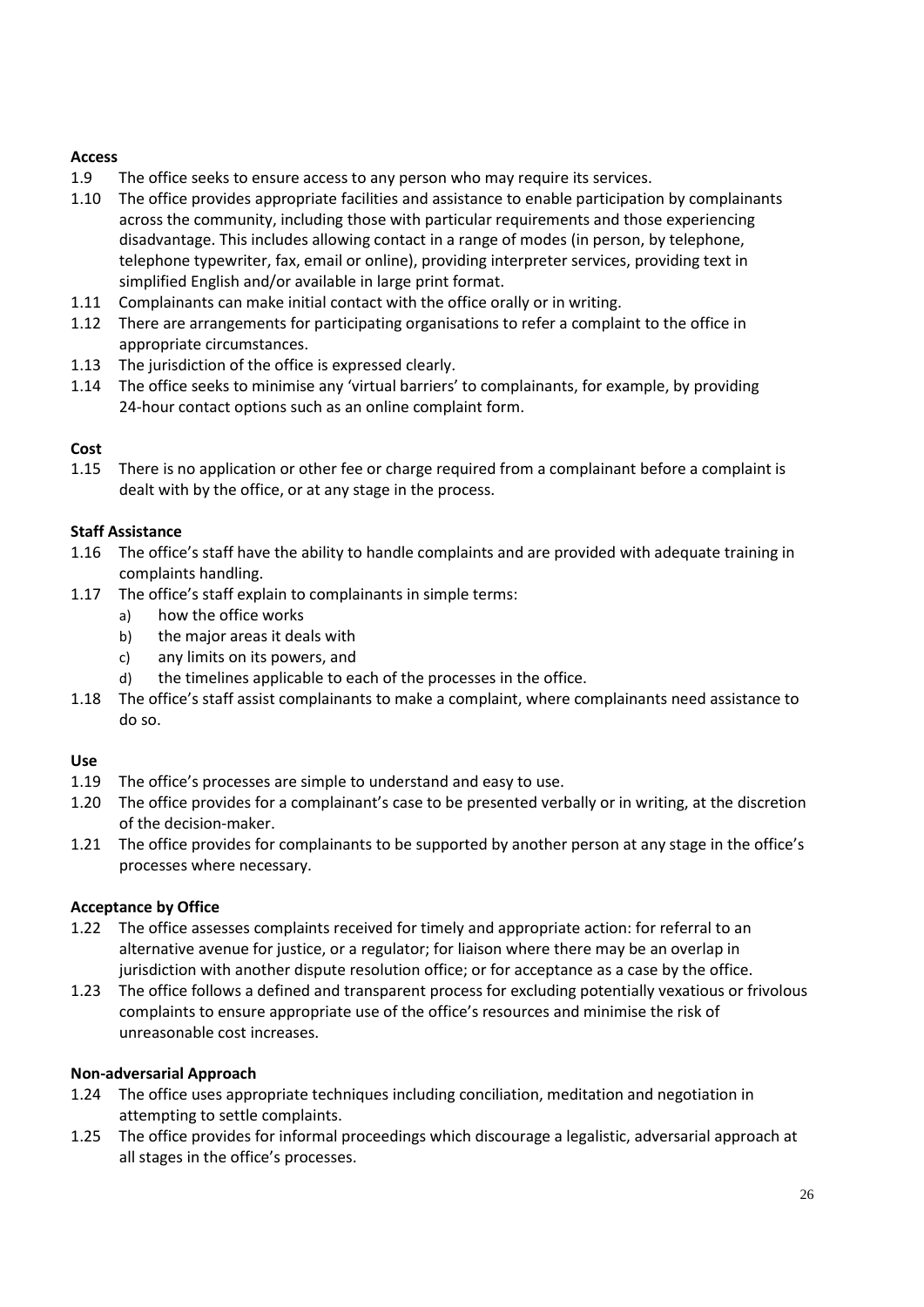## **Legal or other Representation**

- 1.26 Parties should not be prohibited from having a support person in attendance.
- 1.27 Legal representation will generally only be allowed with the permission of the office. Unless legal representation is required, having regard to the nature of the dispute and issues involved, it will generally be discouraged by the office.
- 1.28 Where an office agrees to one party being legally represented:
	- a) the office will provide the opportunity for the other party to be legally represented, and
	- b) the office will require the participating organisation to pay the legal costs of complainants where the participating organisation is the first party to be legally represented.

## **Legal Proceedings**

- 1.29 A participating organisation will not commence legal proceedings before a court, tribunal or other forum in respect of a complaint before an office, except in special circumstances. Special circumstances may include:
	- a) where the legal limitations period for bringing legal proceedings is about to expire, and
	- b) where the complaint is to be used as a test case in legal proceedings.

## 2. INDEPENDENCE

## **Principle**

The decision-making process and administration of the office are independent from participating organisations.

## **Purpose**

To ensure that the processes and decisions of the office are objective and unbiased, and are seen to be objective and unbiased

## **Key Practices**

### **The Ombudsman**

2.1 The Ombudsman is responsible for the determination of complaints.

2.2 The Ombudsman is appointed to the office for a fixed term, of sufficient duration so as not to undermine independence.

2.3 The method of appointment should be a matter of public knowledge.

2.4 The appointment must not be subject to premature termination, other than for incapacity or misconduct or other good cause. The grounds on which dismissal can be made should always be stated, although the nature of the grounds may vary from office to office. Those under the Ombudsman's jurisdiction should not be entitled to exercise the power to terminate the Ombudsman's appointment, but this does not exclude their minority representation on the body that is authorised to terminate. 2.5 The remuneration of the Ombudsman should not be subject to suspension, or reduction, by those subject to investigation, but this does not exclude their minority representation on the body authorised

to determine it.

2.6 The Ombudsman is not selected directly by participating orgaisations and is not answerable to participating organisations for determinations.

2.7 The independence of the Ombudsman is not compromised by any current or previous employment or similar relationship, or other actual or perceived conflict between the role of Ombudsman and any other role or activity. For example:

- a. the Ombudsman must have no current employment or similar relationship with a participating organisation or relevant consumer representative organisation
- b. the Ombudsman must have no other avoidable relationship, outside the role of Ombudsman,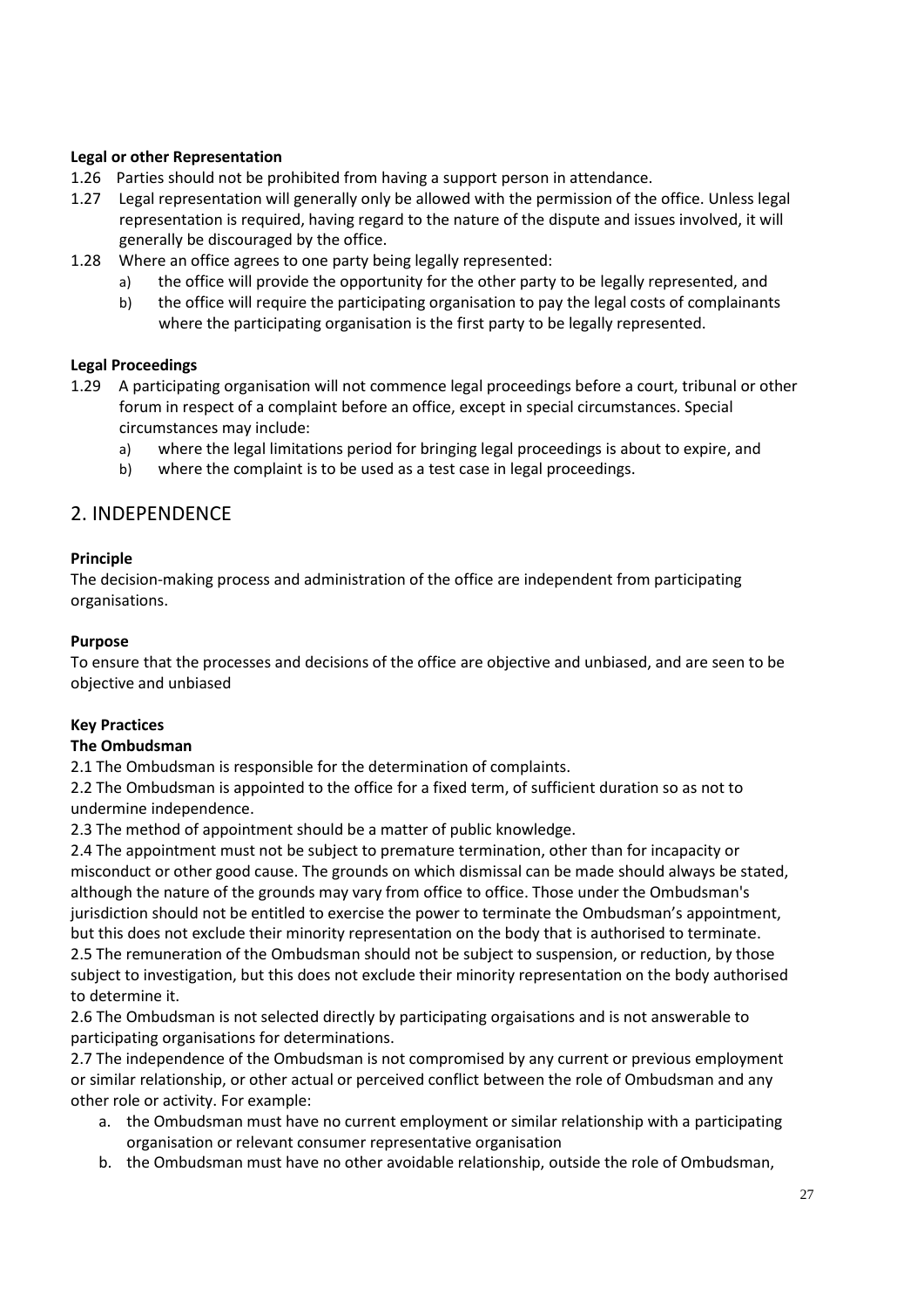with a participating organisation or relevant consumer representative organisation.

Where the Ombudsman has a previous employment or other similar relationship with a participating organisation or relevant consumer representative organisation then, as a general rule, the Ombudsman will be precluded from Membership of ANZOA for a period of three years from the time that the employment or similar relationship or other actual or perceived conflict of interest ended ('the exclusion period'). A shorter or longer exclusion period may be warranted in some circumstances, having regard to:

- a. the nature, including seniority, of the previous employment or similar relationship or other actual or perceived conflict of interest
- b. the time that has passed since the employment or similar relationship or other actual or perceived conflict of interest ended
- c. any other relevant matter.

## **Staff**

2.8 The Ombudsman office selects its own staff. Office staff are not answerable to participating organisations for the operation of the office.

## **Overseeing Entity**

- 2.9 There is a separate entity set up formally to oversee the independence of the office's operation.
- 2.10 Where the office is established as a company, the overseeing entity must have a balance of consumer, industry and, where relevant, other key stakeholder interests involved in governance.
- 2.11 Representatives of consumer interests on the overseeing entity must be:
	- a) capable of reflecting the viewpoints and concerns of consumers, and
	- b) be a person in whom consumers and consumer organisations have confidence.
- 2.12 As a minimum the functions of the overseeing entity should include:
	- a) appointing or dismissing the decision-maker
	- b) making recommendations for or approving the office's budget
	- c) receiving complaints about the operation of the office
	- d) recommending and being consulted about any changes to the office's jurisdiction
	- e) receiving regular reports about the operation of the office, and
	- f) receiving information about systemic problems.

### **Transparency**

2.13 The office manages any actual or perceived conflicts of interest and bias in a transparent manner.

## **Funding**

2.14 The office operates on a not-for-profit basis and has sufficient funding to enable its caseload and other relevant functions to be handled in accordance with these Benchmarks.

### **Terms of Reference**

- 2.15 Changes to jurisdiction of the office are made in consultation with relevant stakeholders, including participating organisations, industry and consumer organisations and government.
- 2.16 Participating organisations do not have a power or right to veto a proposed change to the jurisdiction of the office, or to significant rules and procedures of the office.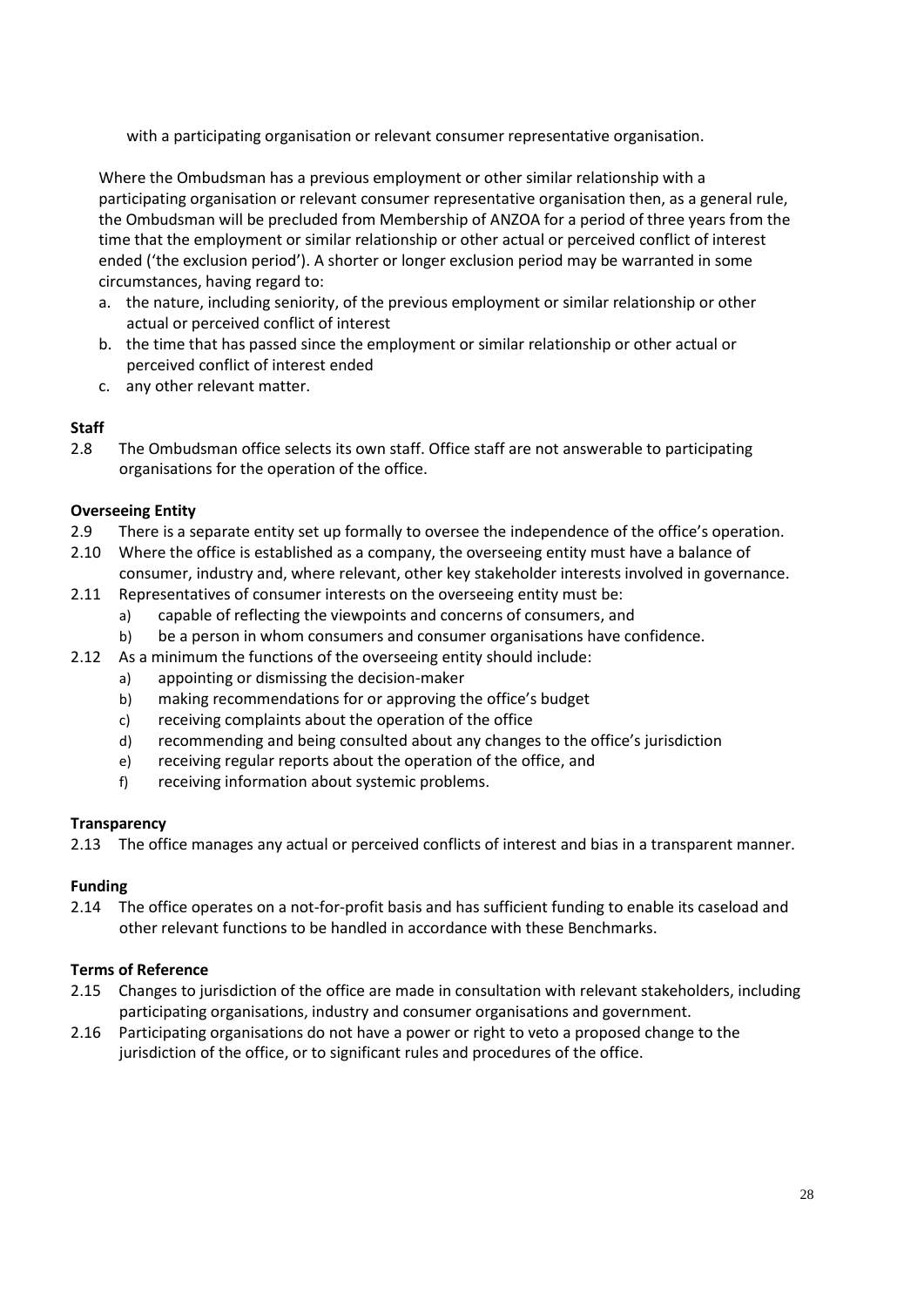## 3: FAIRNESS

## **Principle**

The procedures and decision-making of the office are fair and seen to be fair.

## **Purpose**

To ensure that the office performs its functions in a manner that is fair and seen to be fair.

## **Key Practices**

## **Final Determinations**

3.1 The decision-maker bases final determinations on what is fair and reasonable, having regard to good industry practice, relevant industry codes of practice and the law.

## **Procedural Fairness**

- 3.2 The office's staff advise complainants of their right to access other redress mechanisms at any stage if they are dissatisfied with any of the office's decisions or with the decision-maker's final determination.
- 3.3 The office provides information to both parties at the same time, including timely ongoing communication on the progress of the investigation and decision.
- 3.4 Both parties can put their case to the decision-maker.
- 3.5 Both parties are told the arguments, and sufficient information to know the case of the other party.
- 3.6 Both parties have the opportunity to rebut the arguments of, and information provided by the other party.
- 3.7 Both parties are told of the reasons for any decision in writing.
- 3.8 Both parties are told of the reasons why a complaint is outside jurisdiction or is otherwise excluded.

## **Provision of Information to the Decision-Maker**

- 3.9 The decision-maker encourages, but cannot compel, complainants to provide information relevant to a complaint.
- 3.10 The decision-maker can demand that a participating organisation provide all information which, in the decision-maker's view, is relevant to a complaint, unless that information identifies a third party to whom a duty of confidentiality or privacy is owed, or unless it contains information which the participating organisation is prohibited by law from disclosing.

## **Confidentiality**

- 3.11 Where a participating organisation provides information which identifies a third party, the information may be provided to the other party with deletions, where appropriate, at the discretion of the decision-maker.
- 3.12 The office ensures that information provided to it for the purposes of resolving complaints is kept confidential, unless disclosure is required by law or for any other purpose specified in the Benchmarks for Industry-Based Customer Dispute Resolution.

## **Review of Decisions and Determinations**

3.13 The office establishes a process to review decisions and determinations for consistency and compliance, such as selective sampling and auditing of cases.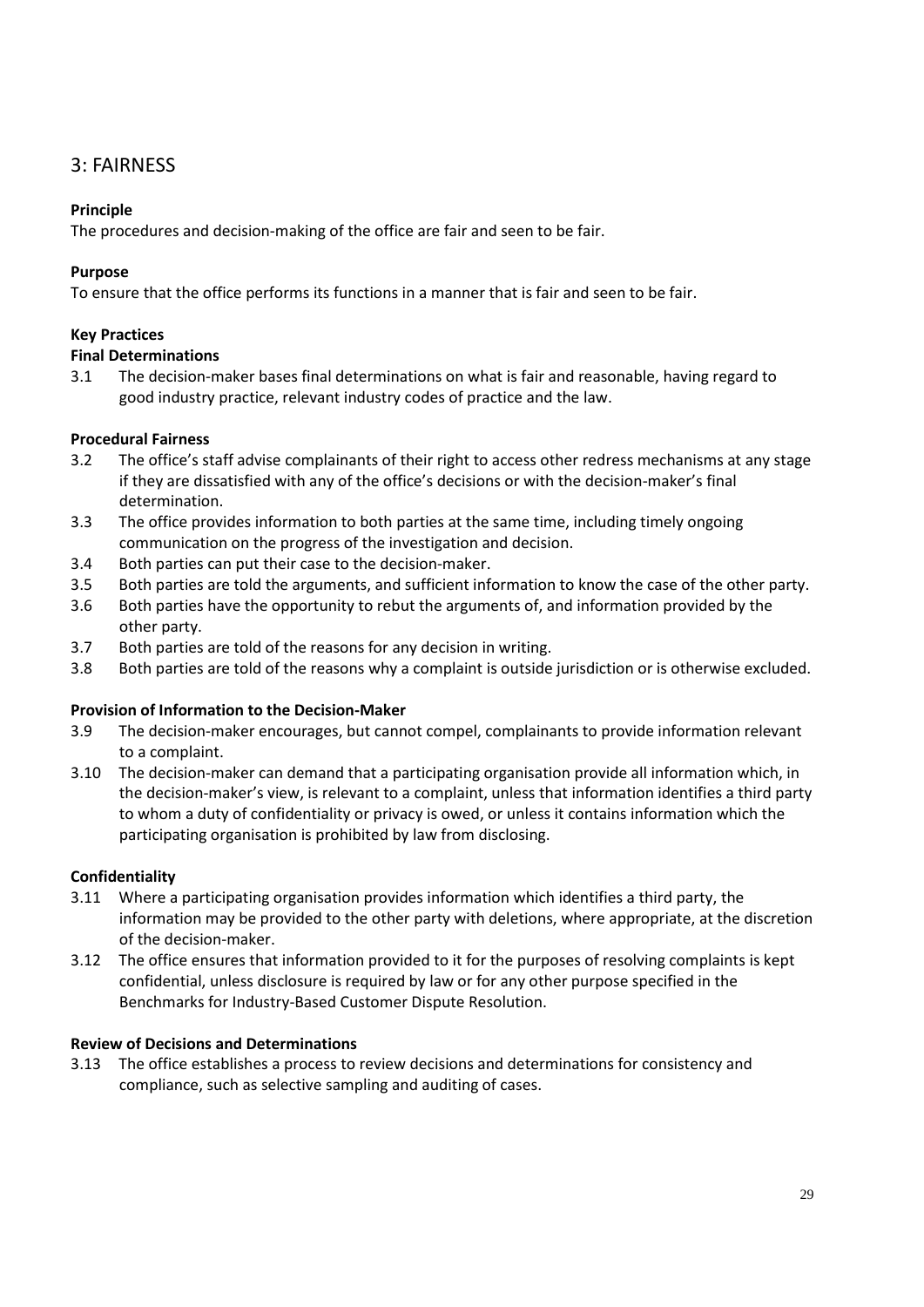## 4: ACCOUNTABILITY

## **Principle**

The office publicly accounts for its operations by publishing its final determinations and information about complaints and reporting any systemic problems to its participating organisations, policy agencies and regulators.

## **Purpose**

To ensure public confidence in the office and allow assessment and improvement of its performance and that of participating organisations

## **Key Practices**

## **Procedures**

4.1 The office makes available to participating organisations, complainants and other interested bodies its guidelines and policies for dealing with complaints.

## **Final Determinations**

- 4.2 The office makes available written reports of final determinations and the reasons for the decision to participating organisations and any interested bodies for purposes including:
	- a) educating participating organisations and the community, and
	- b) demonstrating consistency and fairness in decision-making.
- 4.3 Public reports of final determinations do not name parties involved.

## **Responding to Complainants and Participating Organisations**

4.4 The office uses comments received from complainants and participating organisations to inform the continuous improvement of their internal processes and procedures, and to inform their public reporting.

## **Annual Report**

- 4.5 The office publishes a detailed and informative annual report containing specific statistical and other data about the performance of the office, including:
- General information
	- a) a description of the jurisdiction of the office (for example, a list of participating organisations and outline of complaints that can be received)
	- b) information about how the office works
	- c) information about how the office ensures equitable access
	- d) information about new developments or key areas in which policy or education initiatives have been undertaken or are required
	- e) a list of participating organisations supporting the office, together with any changes to the list during the year, and
	- f) where the office's jurisdiction permits, the names of those participating organisations which do not meet their obligations as organisations under the jurisdiction of the office.

Information about complaints

- g) the number and types of complaints it receives and their outcome, including information outlining the complaints received and outcomes for each of the participating organisations
- h) the time taken to resolve complaints
- i) any systemic problems arising from complaints
- j) examples of representative case studies and reports on investigations, and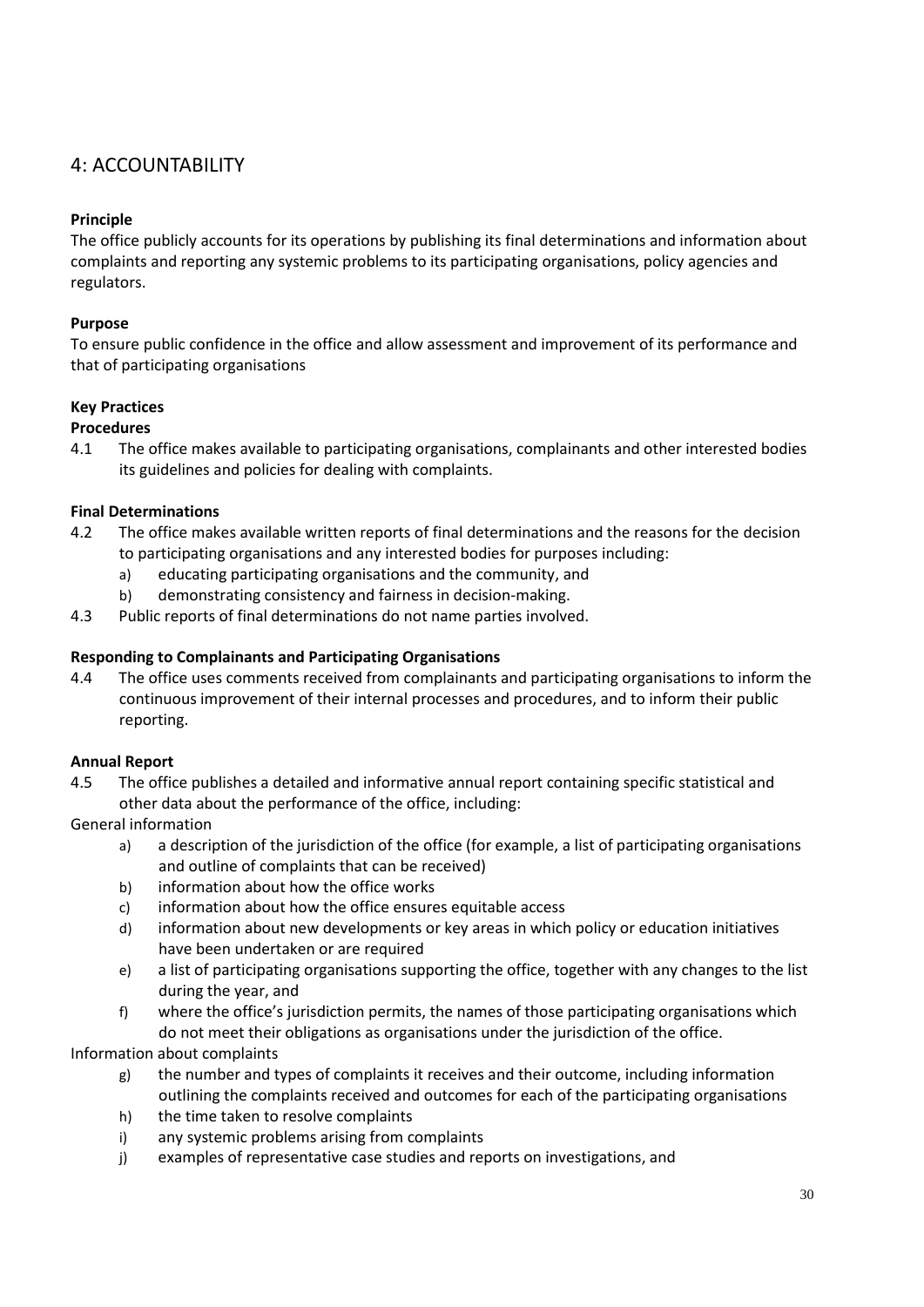- k) in appropriate cases, information about any participating organisations which do not meet their obligations.
- 4.6 The annual report is to be made public, including through distribution to participating organisations, relevant stakeholders and otherwise made available upon request.

## 5: EFFICIENCY

## **Principle**

The office operates efficiently by keeping track of complaints, ensuring complaints are dealt with by the appropriate process or forum and regularly reviewing its performance.

## **Purpose**

To give the community and participating organisations confidence in the office and to ensure the office provides value for its funding

## **Key Practices**

## **Appropriate Process or Forum**

- 5.1 The office will only deal with complaints which are within its jurisdiction. The office will generally not deal with complaints that have been dealt with, or are being dealt with, by another dispute resolution forum. The office will generally only deal with complaints:
	- a) which have been considered, and not resolved to a person's satisfaction, by a participating organisation's internal dispute resolution mechanism, or
	- b) where a participating organisation has refused, or failed within a reasonable time, to deal with a complaint under its internal dispute resolution mechanism.
- 5.2 Any provision in the internal dispute resolution mechanism of a participating organisation requiring a complaint to reach a deadlock before it can be dealt with by the office must be reasonable, and must allow the office to deal with a complaint where it is clear that it has not been resolved to the satisfaction of the person making the complaint in reasonable time.
- 5.3 The office has mechanisms and procedures for referring complaints that are not within its jurisdiction to other, more appropriate, forums.
- 5.4 The office liaises with other forums where there is a complaint entailing a potential overlap in jurisdiction.
- 5.5 The office has mechanisms and procedures for dealing with systemic problems that become apparent from complaints, including by investigating these issues or referring them to relevant participating organisations, or to regulators or policy makers.
- 5.6 The office excludes vexatious and frivolous complaints, at the discretion of the decision-maker.

### **Timeliness**

5.7 The office considers timeliness in all of its processes and procedures, including the timeliness of acknowledging and responding to an initial complaint, time taken to investigate a complaint, and the time taken to make a decision

## **Tracking of Complaints**

- 5.8 The office has a reasonable time limit set for each of its processes which facilitate speedy resolution without compromising quality decision-making.
- 5.9 The office has mechanisms to ensure compliance with time limits, as far as possible.
- 5.10 The office has a system for tracking the progress of complaints.
- 5.11 Office staff keep parties informed about the progress of their complaint.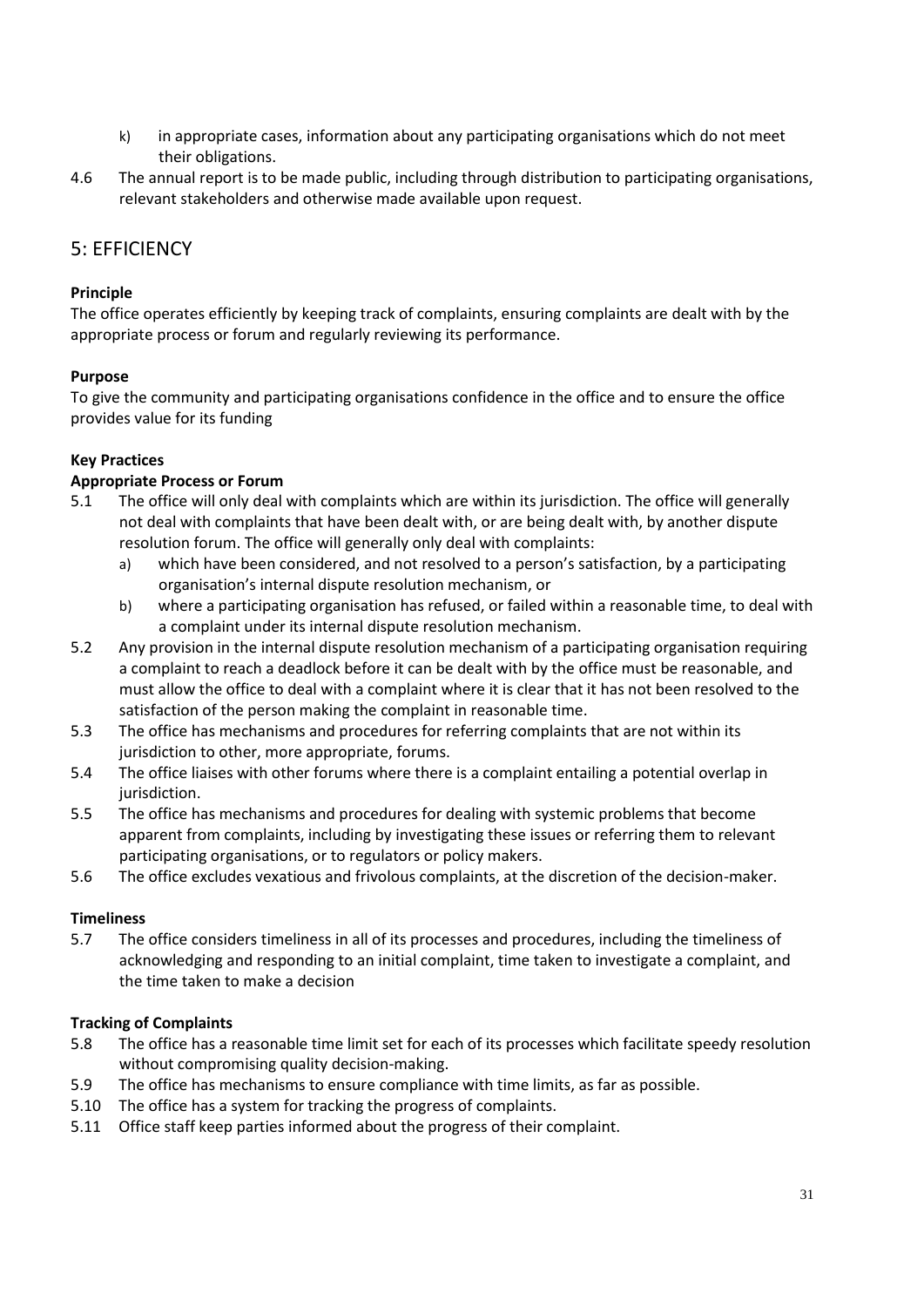## **Monitoring**

- 5.12 The office sets objective targets against which it can assess its performance.
- 5.13 The office keeps systematic records of all complaints and enquiries, their progress and their outcome.
- 5.14 The office conducts regular reviews of its performance.
- 5.15 Office staff seek periodic feedback from complainants and participating organisations about their perceptions of the performance of the office.
- 5.16 The office reports to the overseeing entity on the results of its monitoring and review.

## **Professionalism**

5.17 The office recruits staff with the requisite skills, qualifications and experience to perform the work efficiently.

## 6: EFFECTIVENESS

## **Principle**

The office is effective by having an appropriate and comprehensive jurisdiction and periodic independent reviews of its performance.

## **Purpose**

To promote community confidence in the office and ensure that the office fulfils its role

## **Key Practices**

## **Coverage**

- 6.1 The scope of the office and the powers of the decision-maker are clear.
- 6.2 The scope of the office (including the decision-maker's powers) is sufficient to deal with:
	- a) the vast majority of complaints in the relevant industry or service area and the whole of each such complaint, and
	- b) complaints involving monetary amounts up to a specified maximum that is consistent with the nature, extent and value of customer transactions in the relevant industry.
- 6.3 The decision-maker has the power to make monetary awards of sufficient size and other awards (but not punitive damages) as appropriate.

### **Systemic Problems**

- 6.4 The office has mechanisms for referring systemic industry problems, based on cases brought to dispute resolution, to an appropriate regulator for action if required.
- 6.5 The office has mechanisms to determine when to bring systemic problems to the attention of policy agencies or other relevant bodies, such as industry associations.

### **Office Performance**

- 6.6 The office has appropriately qualified staff to undertake its functions, and provides ongoing professional development and appropriate resources and processes to allow staff to effectively undertake their functions.
- 6.7 The office has procedures in place for:
	- a) receiving complaints about the office, and
	- b) where appropriate, referring complaints about the office to the overseeing entity for action.
- 6.8 The office responds to complaints and any recommendations of the overseeing entity in a timely and appropriate manner.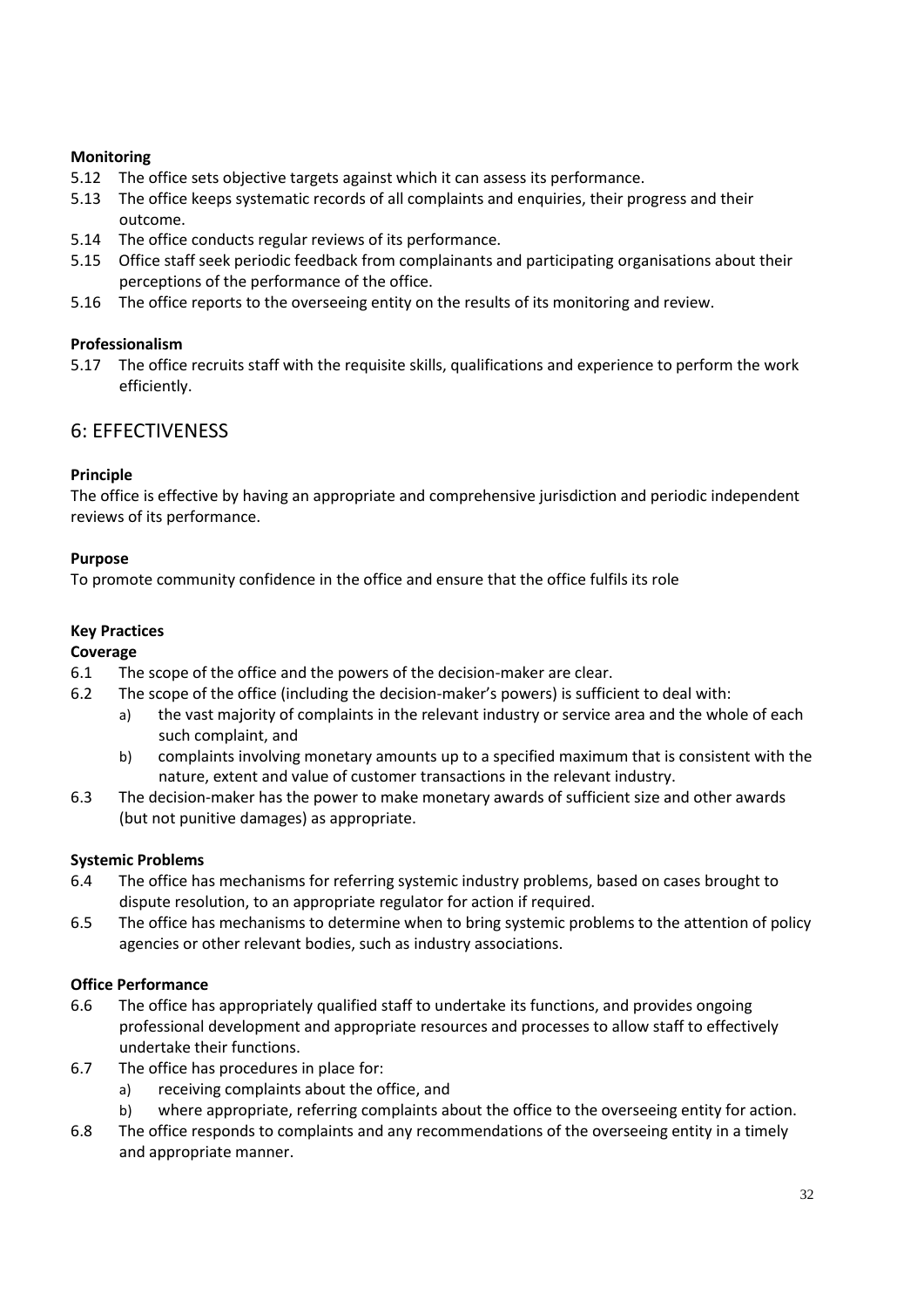## **Internal Dispute Resolution Mechanisms**

- 6.9 The office requires participating organisations to set up internal dispute resolution mechanisms, and to inform those affected by the organisation's services about the mechanisms.
- 6.10 The office has the capacity to advise participating organisations about their internal dispute resolution mechanisms.

## **Compliance**

- 6.11 The office has mechanisms to encourage participating organisations to cooperate with the office, and to abide by the rules of the office.
- 6.12 Final determinations of the decision-maker that are not recommendations are binding on the participating organisation if complainants accept the determination.
- 6.13 The office has methods to mandate or improve compliance with decisions, and ensure redress for customers/constituents when a participating organisation is non-compliant with an office's final determination, decision or recommendation.

## **Periodic Independent Review**

- 6.14 The operation of the office is reviewed regularly by an independent party at set periods.
- 6.15 The review, undertaken in consultation with relevant stakeholders, includes:
	- a) the office's progress towards meeting the *Benchmarks for Industry-based Customer Dispute Resolution*
	- b) whether the scope of the office is appropriate
	- c) participating organisation and complainant satisfaction with the office
	- d) assessing whether the dispute resolution process used by the office are just and reasonable;
	- e) the degree of equitable access to the office, and
	- f) the effectiveness of the statute, charter, terms of reference or other document establishing the office, its jurisdiction, functions, rules and procedures.
- <span id="page-32-0"></span>6.16 The results of the review are made available to relevant stakeholders.